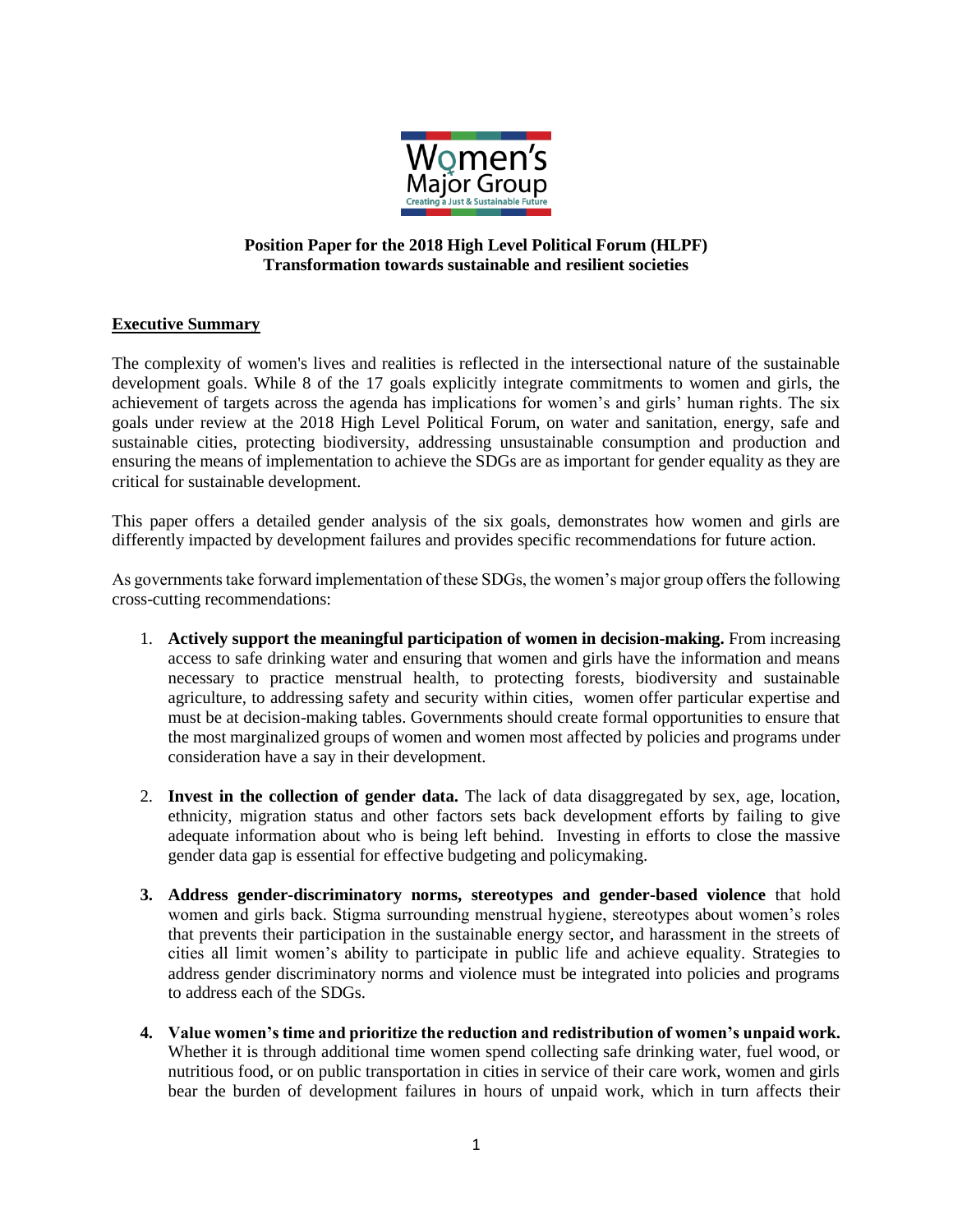prospects for education and employment. Investing in gender-responsive infrastructure, social protection programs and care services to reduce and redistribute women's and girls' disproportionate burden of unpaid work must be a priority.

- **5. Use gender budgeting to ensure investments in women and girls.** The failure to account for gender in budget allocations hinders the effectiveness of sustainable development programs. Governments must analyze the gender differentiated impacts of budgets and allocate money towards achieving clearly defined gender equality targets.
- 6. **Protect women's rights to own and control land, energy and other productive resources.** Eliminating discriminatory laws and putting in place proactive policies to guarantee women's rights to own and control land and other productive resources is essential across each of the SDGs under consideration.
- 7. **Commit to accountability from the local level to the global.** None of the SDGs will be achieved without addressing closing spaces for civil society at all levels; protecting women human rights defenders, including environmental defenders; ensuring that women's and feminist groups are at accountability tables, and ensuring rigorous and transparent review at all levels, including at the HLPF.

### **Section 1: Systemic Concerns**

Women's lives and realities are complex and are reflected in all goals and targets of the sustainable development agenda. Our intersecting identifies influence our ability to exercise our rights, opportunities, health and well-being. We are girls, adolescents, middle aged, and older women; people of various castes, races and ethnicities; indigenous, migrants and refugees; we live with disabilities; we live in poverty and in wealth; we are formal and informal workers, manual laborers, and executives; we live in rural, peri-urban and urban communities; we have diverse sexual orientations, gender identities, gender expressions and sex characteristics. Unequal structures and systemic barriers impact all of us, with the most marginalized being impacted hardest.

Patriarchy, colonialism and other systems of oppression interact to reinforce inequalities, deny women their agency and block progress toward achieving sustainable development and solving many of the ongoing global crises. This is reflected in the ways that women bear disproportionate burdens of development failures. For example, women typically have the majority of care and household responsibilities such as cooking, collecting fuel (SDG 7) and water (SDG 6) and subsidize inadequate, failing or non-existent public health systems by caring for children, the sick and elderly (SDG 5). Lack of sanitation facilities (SDG 6) affects women's security (SDG 16), including when they must travel distances to use toilets or collect water on a daily basis. Reliance on solid biomass and other polluting sources for household energy (SDG 7, 12) can harm women's health (SDG 3), increase their share of unpaid care work and impact their safety (SDG 5). Biodiversity and forest loss hinder women's ability to perform responsible forest management and increases women's workload as they struggle to access food and medicine for their families (SDG 15).

Women disproportionately lack access to resources to support both productive and reproductive work, creating dependency on patriarchal structures and impeding women's ability to be equal stakeholders in society. For example, lack of formal recognition of women as credit holders or farmers creates obstacles for women to access land ownership, productive resources and economic opportunities (SDG 2, 11); and lack of access to sustainable, renewable, clean and efficient household energy technologies and fuels limits women's ability to engage in productive activities outside of household tasks (SDG 7, 8, 11.; and limited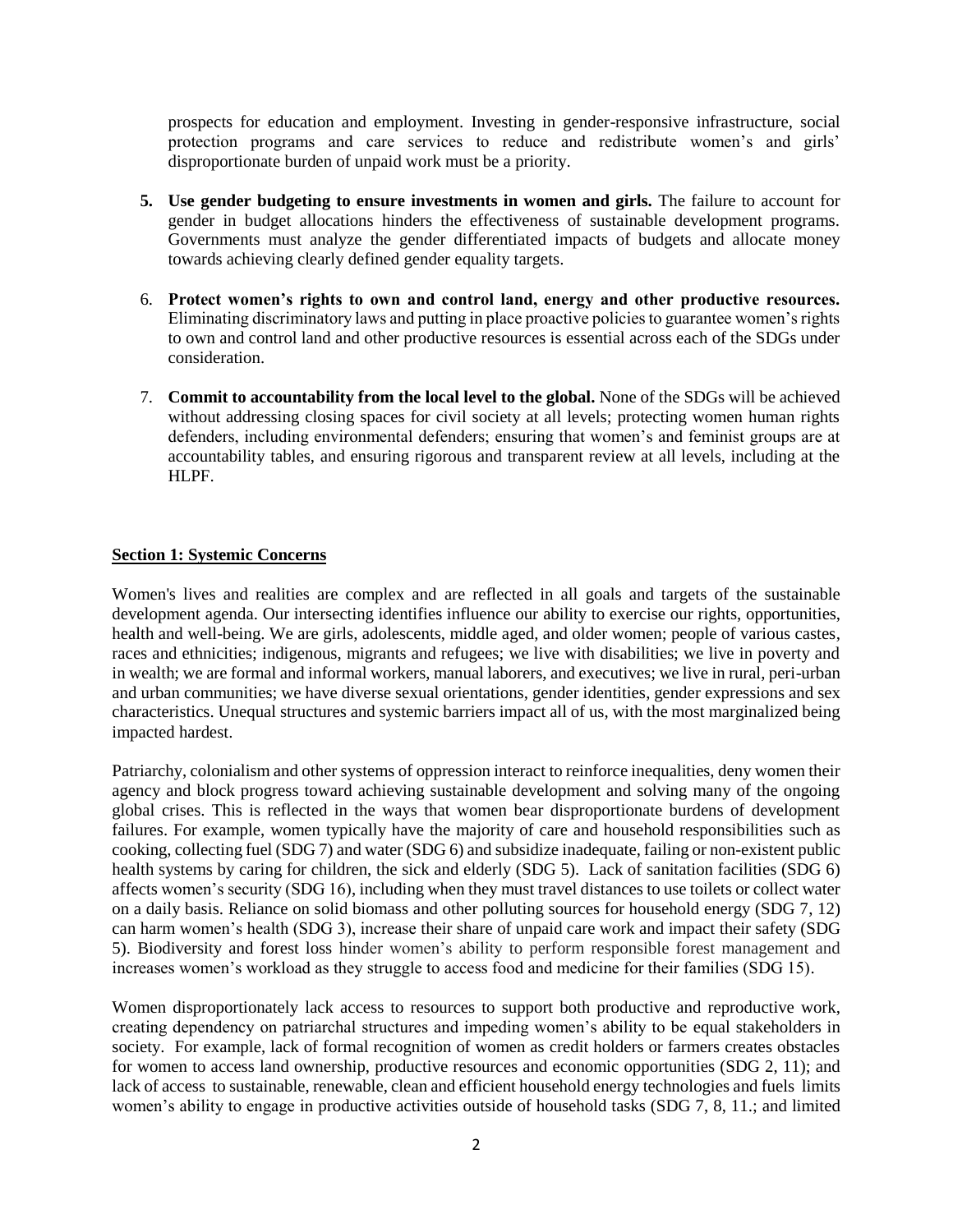access to financial resources and education limits women's economic and financial literacy (SDG 17) and capacity for economic empowerment (SDG 5).

In concert with these patriarchal norms, other unequal structures, including the current economic model, lead to: climate change and ecological degradation, militarization and conflict, unjust ecosystem, financial, trade and investment governance, corporate capture and wealth concentration, illicit financial flows, land and resource grabbing, to name only a few. We see these interactions in extractive and mining industry projects that destroy local ecosystems and economies and militarize territories, increasing violence in societies, especially against women and girls; in the maquila model where violence against women is carried out as a means to control the entire society; in coltan mining where sexual violence against women leads to forced displacement allowing multinational companies to access mining resources at a much lower economic cost; and in industrial agriculture and livestock production which causes deforestation, biodiversity loss and unsustainable use of valuable natural resources, destroying human health and the planet for corporate profit, whilst bankrupting the majority, family and small-scale farms - which are largely run by women in developing countries - causing endless cycles of food insecurity and unemployment. This is further intensified by illicit financial flows that continue to sustain inequalities between countries and augment corporate power.

Ending these crises and ushering in just and equitable transitions to a sustainable, low carbon economy will require a rigorous examination of traditional power structures, strong political will and national government commitments, and collective action from all of us.

## **Section 2: Sustainable Development Goals for 2018 (Goals 6, 7, 11, 12, 15 & 17)**

### *Goal 6. Ensure availability and sustainable management of water and sanitation for all*

In 2015 almost a third of the world's population still lacked access to safe drinking water and progress towards this goal is being undermined by climate change and continued, unsustainable patterns of consumption and production.<sup>1</sup> As of 2017, nearly 2.3 billion people still do not have toilets or improved latrines.<sup>2</sup> In spite of the UN recognition of access to safe and clean drinking water and sanitation as a human right in 2010, progress has been slow.

Inadequate access to safe, reliable water and improved sanitation, including for menstrual hygiene management, disproportionately impacts women and girls. In 80% of households that did not have a source of safe drinking water on site, water collection was the sole responsibility of women and girls.<sup>3</sup> In addition to burdens on women's and girls' time and labor, there are implications for school attendance, productivity, earnings and employment opportunities, privacy, safety and risk of violence, and health, including for women with disabilities. In rural Macedonia, ninety per cent of female students do not attend school 4 to 5 days each month due to lack of menstrual hygiene management options. More study is needed to explore correlation between water and sanitation obstacles and the mortality of women, <sup>4</sup> but preventable diarrheoal diseases kill approximately 842,000 people each year<sup>5</sup>, with numbers for children in Nigeria reaching

 $\overline{a}$ <sup>1</sup> UN Women, *Turning Promises into Action* (2018), p. 104.

<sup>2</sup> WHO Sanitation Factsheet (2018), http://www.who.int/mediacentre/factsheets/fs392/en/

<sup>3</sup> UN Women, *Turning Promises into Action* (2018), p. 104.

<sup>4</sup> World Bank data shows that the percentage of women in developing country populations is decreasing https://data.worldbank.org/indicator/SP.POP.TOTL.FE.ZS.

<sup>5</sup> WHO Sanitation Factsheet (2018), http://www.who.int/mediacentre/factsheets/fs392/en/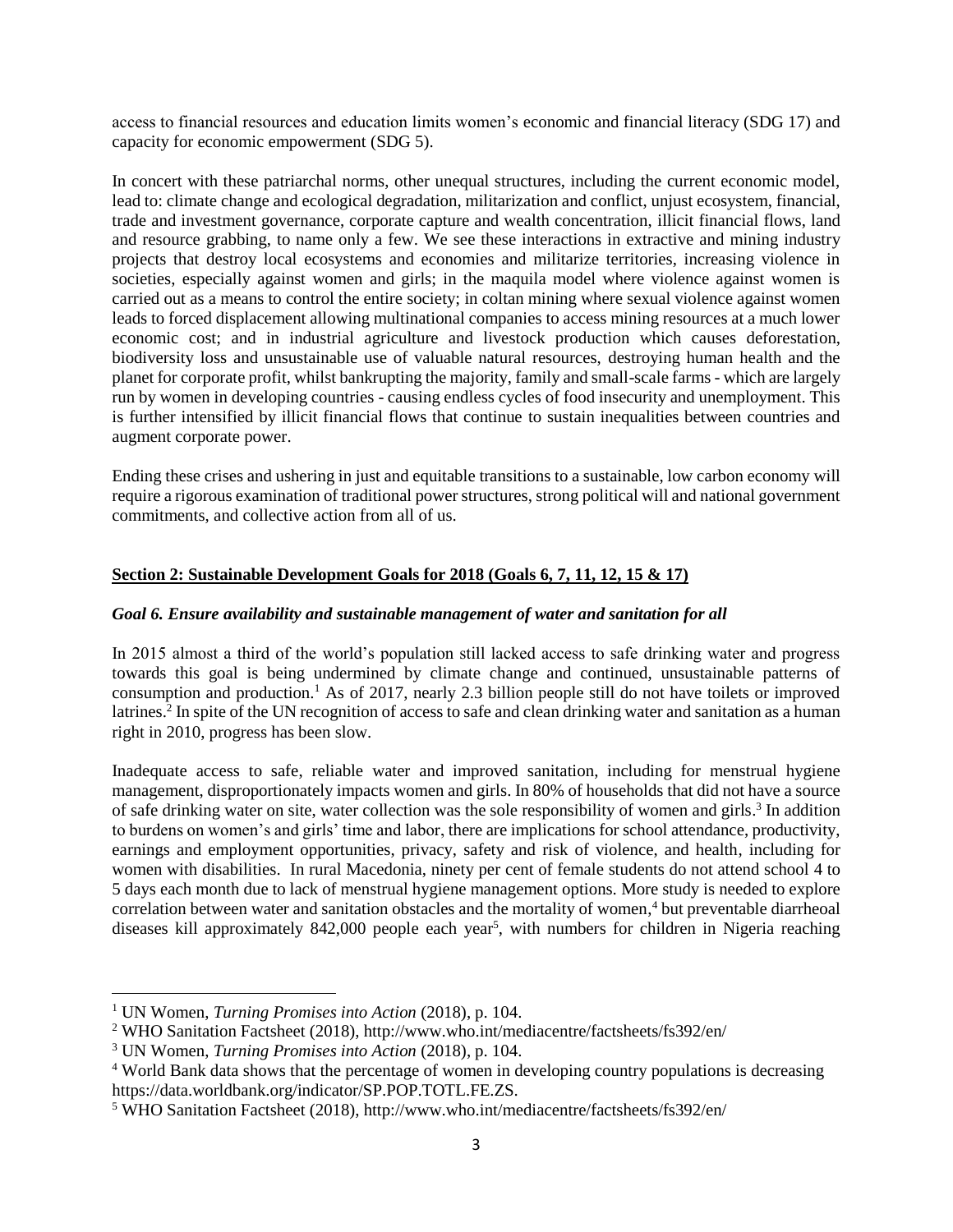60,000. <sup>6</sup> At a societal level, poor management of water and sanitation can contribute to financial and political instability.

Privatization and militarization highly impact water access. When safe water is privatized, women bear the consequences of cut-offs or price hikes, fixed charges regardless of water use, and value added tax, which may put access to safe water out of reach. They must travel farther from home and face increased safety risks in search of water or allocate scarce financial resources towards purchasing water, which may have been designated for other necessities.

The agriculture sector is both a major water user and polluter, responsible for 70% of water extractions worldwide and 92% of the water footprint. Agriculture-related degradation of water quality occurs throughout the sector, including operation of aquaculture and livestock systems, growing crops for animal feed, and from farms that discharge agrochemicals, drug residues (including antibiotics), sediments, saline drainage, and other non-point source contaminants accessing receiving waters. Women contribute 43% of global agricultural labor<sup>7</sup> and carry higher biological loads of contaminated water. Empowering women to implement more sustainable innovations in agriculture will reduce water contamination and protect women and the children they often bring into the fields, strengthening entire communities and countries.

Water management decisions are not gender neutral. Differences and inequalities between women and men influence how individuals and communities use and make decisions about water use and access and respond to changes in regulation of water use and access. Empowering women to access, protect and proscribe sustainable consumptive uses for clean and safe water and effective recycling of waste water, including from leadership positions, can enable women to claim their power while also improving community health.

## **Recommendations, Goal 6**:

 $\overline{\phantom{a}}$ 

### *Education and Awareness Raising*

- Incorporate menstrual health education for all girls and boys in school curricula. Sensitize and increase knowledge about menstruation as a normal part of development and reduce stigma about it. Empower women to manage menstrual health education and facilitate awareness on menstrual health management with women-led efforts within communities.
- Build knowledge and capacity among communities, including in particular, women using local languages, to enable their active participation in the design and implementation of community water management, sanitation and waste reduction plans that embody economic efficiency, gender equity, social justice, and environmental awareness.
- Build awareness about the role of women and girls as equal partners in the water cycle and water sector at every level to ensure water security and sustainability for all and reduce women's and girls' time and economic burdens.
- Target all actors in the community, particularly industries and institutions, with public information campaigns to enable waste-reduction innovations.

## *Improve Disaggregated Data, Research and Monitoring*

- Compile data on household expenditures, tariffs, income, time spent caring, hours worked, and poverty to benchmark affordability across countries, describe the time and economic burdens on woman-headed households, and report national, regional, and global trends.
- Increase understanding of data collection methods -prioritizing community data generation and reporting-, processing, and transparency, so as to apply gender-sensitive indicators to monitoring and evaluation, to water, sanitation, and integrated water resources management.

<sup>6</sup> Journalists for Human Rights. Water Aid Report 2016

<sup>7</sup> The role of women in agriculture', FAO, 2011, http://www.fao.org/docrep/013/am307e/am307e00.pdf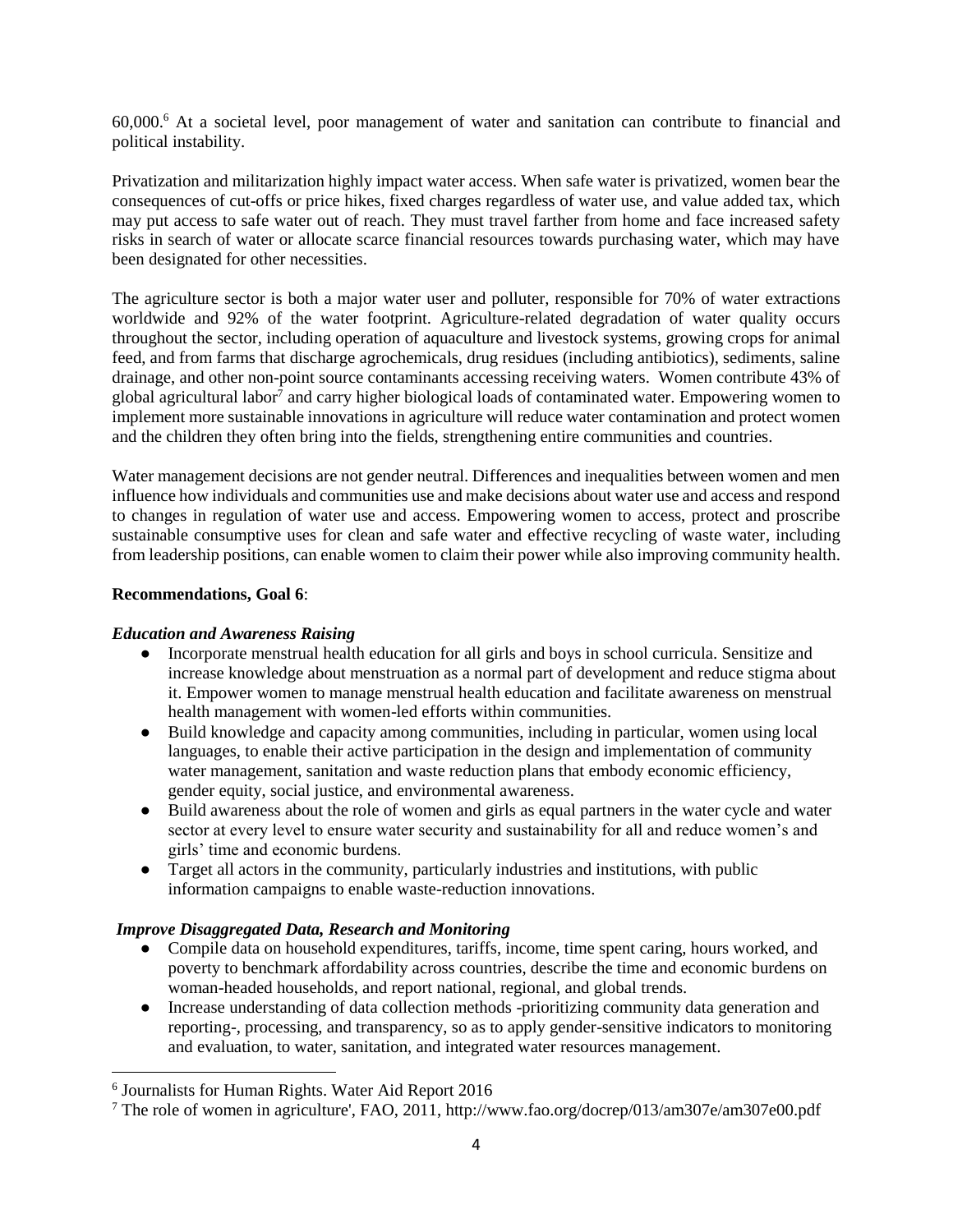- Harmonize WASH monitoring tools and indicators in the context of gender equality and human rights, promoting women-led initiatives. At the same time, incorporate a WASH gender dimension into cross-cutting sector policies and strategies (food security, nutrition, health, and emergency).
- Monitor water usage and water impacts relating to different industries and usages, as a basis for the development of policies, programs and fiscal measures to regulate these.
- Finance research and studies on emerging issues, for example, subterranean industries that can impact water for countless generations to come.

### *Improve women's participation in water and sanitation decision-making*

- Encourage women's leadership and gender mainstreaming in collaboration and coordination between national level agencies involved with the integrated water resources mechanism, with particular focus on transboundary water resources, to ensure water governance at local, regional, and global levels.
- Implement capacity development, vocational training, and leadership training for all women of all segments of society, especially including marginalized women and girls, to support women as actors, experts, and leaders in the field of water and sanitation.
- Ensure leadership of women in executive, policy, and operational positions related to water and sanitation through targeted programs, parity and quotas.
- Raise participation of women and girls in all aspects of decision-making concerning planning and installations of water and sanitation projects, including strengthening local decision-making participation of women in WASH committees. It is important to foster institutional changes that will decentralize regulation of water use and access and enhance the role of women in community management, building on their expertise.

## *Implement policies that ensure just and equitable access to water and sanitation and improve infrastructure at all levels*

- Recognize water is a human right and implement international human rights instruments at local, national, and regional level to enable women's effective participation in healthy water habitats.
- Promote ratification of existing human rights instruments and strengthening of treaty monitoring mechanisms especially regarding food sources and labor safety, including all ILOs, CRC, CBD, CEDAW, Law of Transboundary Aquifers, Copenhagen Protocol, UNEA Pollution Declaration, and related instruments and regional water treaties.
- End privatization of water and codify water as a shared public resource with a transparent system for allocation and adjudicating conflicting uses.
- Increase safe sanitation services in rural areas as a priority, bearing in mind that it is much lower in rural areas than in urban areas.
- Ensure safe, reliable, accessible sanitation facilities at school, workplaces and other institutions. The specific needs of women and girls regarding sanitation services, in particular in terms of menstrual hygiene, should be taken into account all along the decision chain, and in the conception of installations.
- Implement gender-responsive budgeting for water and sanitation.
- Strengthen institutional capacity and skills and promote cooperation and partnership among key players in the sector, especially at national, sub-national and regional levels while ensuring policy coherence.
- Develop international instruments for monitoring and reporting on emerging technologies, i.e., aquifer storage and recovery, hydraulic fracturing, or other industrial processes with far-reaching impacts on shared waters, in collaboration with women's and feminist organizations.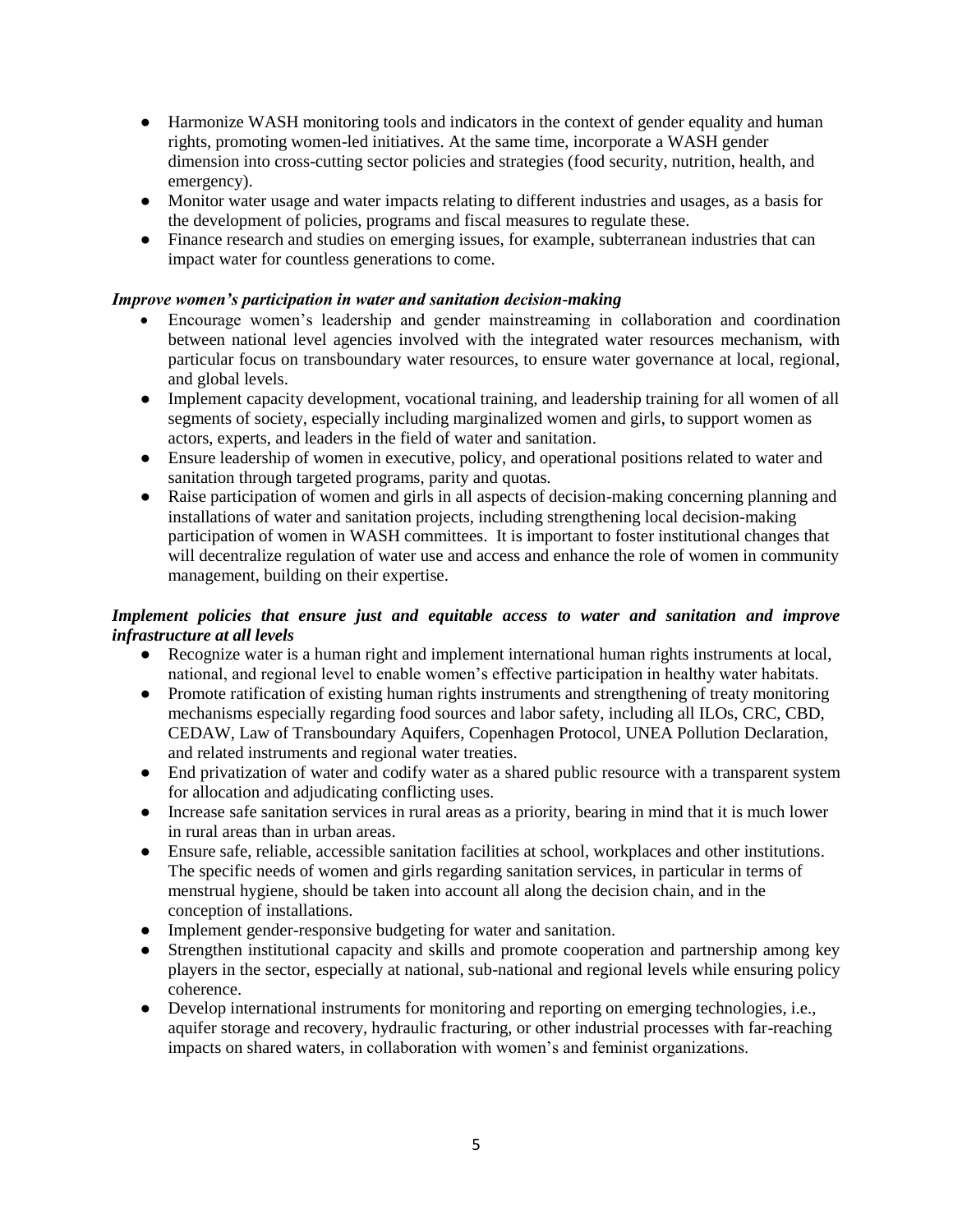● Invest in infrastructure and technologies to reduce time burdens and drudgery, which will make care work more efficient and increase available time for other activities.<sup>8</sup>

## *Goal 7. Ensure access to affordable, reliable, sustainable and modern energy for all*

There is a clear and important intersection between energy access, sustainable energy and gender equality, which spans many of the SDGs. Universal access requires energy to be affordable, appropriate, efficient, modern and reliable, as well as, sustainable, renewable and safe for communities and for the environment. Each stage of energy planning and policy-making needs to factor in gender dimensions and actively support and advance women's rights to meet SDG 7 and SDG 5, at a minimum, which further supports meeting SDGs 8, 13 and 15 in the changing world of work through a just and equitable transition to a low-carbon economy. Global access to clean fuels and technologies for cooking reached 62 percent in 2015, and global electrification reached 86 percent in 2016.<sup>9</sup> However, over 1 billion people still do not have access to electricity and 2.8 billion people still lack access to clean cooking; mainly in rural Sub-Saharan Africa, South Asia and Asia-Pacific.<sup>10</sup>

Thirty-eight percent of the global population and almost 50 percent of the population in developing countries lack access to clean cooking, relying on solid biomass, coal, and kerosene.<sup>11</sup> Polluting fuels are used for cooking in 75 percent of households in rural communities across the world, 91 percent of rural households in Africa, and 82 percent of rural households in the Western Pacific. In countries that rely heavily on individualized solid biomass and coal for cooking, household air pollution is responsible for 2.8 million premature deaths every year.<sup>12</sup> Africa alone accounts for about 600,000 deaths each year as a result of household air pollution<sup>13</sup>, and approximately 60 percent of these victims are women.<sup>14</sup>

Where there are gaps in energy justice, it is women's and girls' unpaid time and labour that is typically expended to gather biomass fuels for cooking, collect water or manually process grains and other foods. In these settings, primarily women and children spend on average 1.4 hours a day collecting solid fuels (i.e., wood, crop wastes, charcoal, coal or dung) and several hours cooking with inefficient stoves, limiting time available to pursue other economic, academic, and personal, family and leisure activities. Also, inadequate and unreliable access to affordable, efficient and sustainable energy services hinders social and economic resilience of women. For example, women forced to procure energy individually because they cannot access the national grid often incur high costs of running small-scale businesses, which points to a role for smallscale, locally-controlled renewable energy systems.

Aside from eliminating or at least reducing individual household air pollution, addressing gender and energy issues can have discernible impacts on global health and well-being. Improved lighting and hygiene associated with clean energy and safely managed water would help reduce maternal mortality rates.<sup>15</sup> Two under-researched but often-mentioned links between health and energy poverty are sexual assault and the physical burdens of carrying heavy loads of fuel and water. Some evidence indicates that women and girls

<sup>8</sup>UN Secretary-General's High-Level Panel on Women's Economic Empowerment (2017). Recognizing, Reducing and Redistributing Unpaid Work and Care. http://hlp-wee.unwomen.org/-

<sup>/</sup>media/hlp%20wee/attachments/reports-toolkits/hlp-wee-working-group-paper-driver-3-en.pdf?la=en <sup>9</sup> IEA and World Bank, 2017

<sup>10</sup> IEA and World Bank, 2017; IEA, 2017

<sup>11</sup> IEA, 2017; WHO, 2016

<sup>12</sup> IEA, 2017

<sup>&</sup>lt;sup>13</sup> Africa Progress Panel, 2015

<sup>14</sup> ESMAP, 2011; IRENA 2013 cited in UN Women 2017

<sup>15</sup> UN Women, 2014 cited in Smart Villages 2015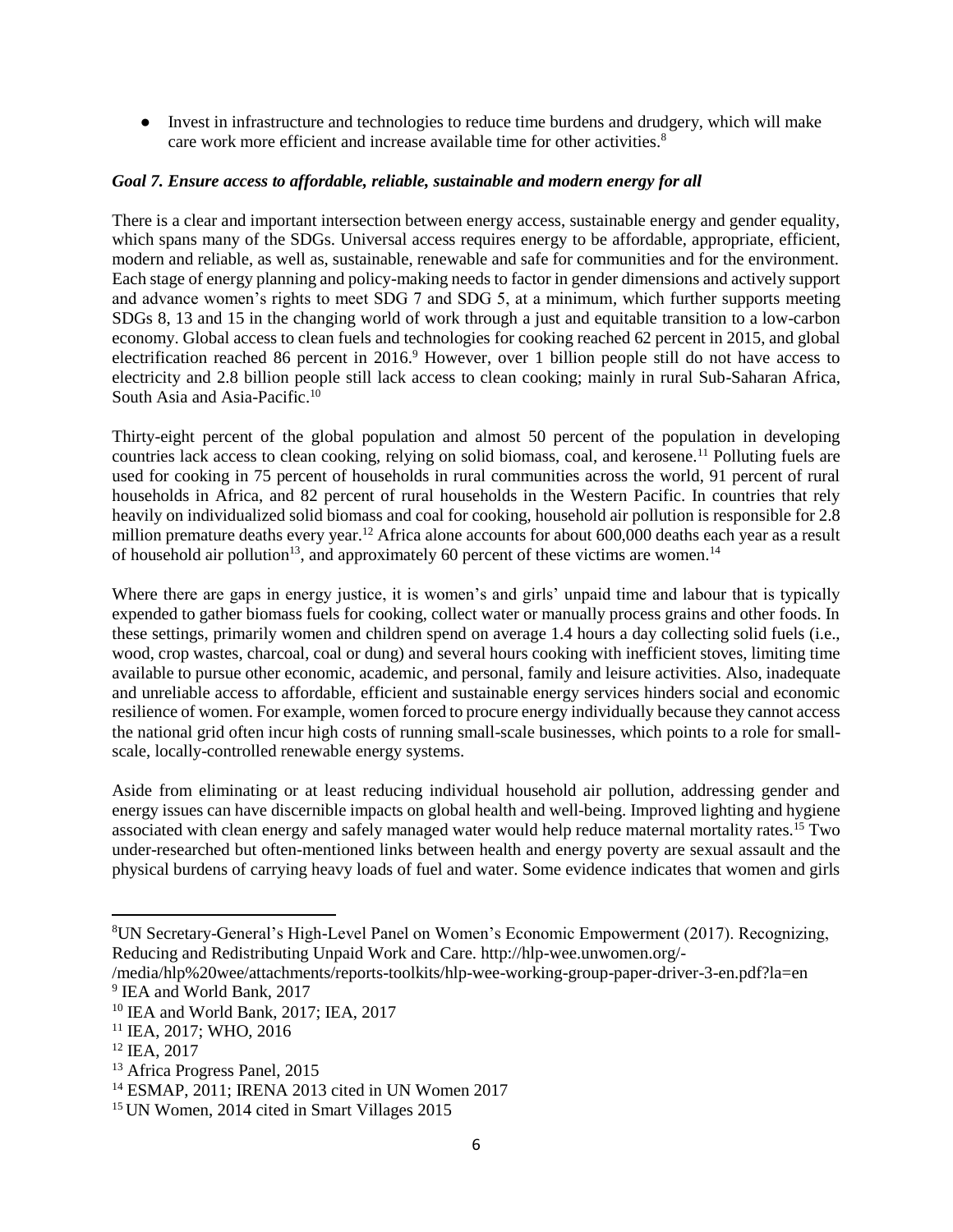are at risk of sexual violence when they collect fuel and water or when they are outside after dark<sup>16</sup> or before school, especially in the absence of community lighting. Electricity (through lighting) is also known to give women greater flexibility in the organization of their work patterns.<sup>17</sup> Conversely, in some cases electricity access has increased women's burden due to expectations that women labor day and night.<sup>18</sup>

Unsustainable energy production is costly in the long-run and impacts women in particular. For example, nuclear waste management plans demand thousands of years of dedicated resources and complex maintenance systems to protect all people, especially women and girls. Women carry higher biological loads of contaminants from mining, extraction, milling, processing, manufacture, and transport of energy fuels, including coal, oil, natural gas, and nuclear materials.

Women's leadership in sustainable energy production can help influence policy and regulation to protect people, communities and the earth from contamination from open pit mining, strip mining, mountaintop removal, in situ leaching, hydraulic fracturing, steam extraction, drilling, milling, processing, refinement techniques, transport, and camps, that oppress women to serve the operations and result in increased violence against women. When safe from physical and environmental violence, women can plan and execute sustainable energy projects that generate healthy economic and societal benefits at multiple scales.

## **Bottlenecks and Challenges**

*Discriminatory social norms and practices prevent women's participation in the energy sector:* Because of prevailing gender norms, women and girls often have less access to information, skills, training and labour markets, including decent work. Women's familiarity with new technologies is thus usually lower than men's, particularly in rural settings.<sup>19</sup> Also, there is a lack of women in technical fields, in energy companies and as entrepreneurs, outside of the retail segment of the value chain due to prevailing stereotypes and structural barriers that prevent women to pursue careers in these areas.

*Gender and energy budgetary allocations:* The failure to include gender in national government budget appropriations for energy is a huge gap that when it comes to planning, negating the inclusivity of the SDGs

*Data availability:* Lack of high-quality, sex-disaggregated data and gender statistics is a major impediment to projects in the gender-energy nexus. Gender statistics on energy access are almost never available at any level. Data from marginalized groups are discredited based on prejudices.

*Underfunding:* The OECD DAC Network on Gender Equality (GENDERNET) in June 2016 noted that only a very small proportion of ODA for women's economic empowerment is directed to the energy and transport/storage sectors (9 and 11 percent respectively). Availability of financing also remains a primary bottleneck for women energy entrepreneurs.

*Access to and control over resources:* Greater access to and control over sustainable energy and services can improve women's health and well-being, free up their time, and enable their economic empowerment, thereby supporting the achievement of SDGs 3, 5, among others. Access to electricity can support women's economic empowerment by facilitating productive and employment opportunities. Moreover, as

<sup>&</sup>lt;sup>16</sup> "Energy and Women and Girls", Rebecca Rewald, 2017,

https://www.oxfamamerica.org/static/media/files/energy-women-girls.pdf

 $17$  Dutta et al, 2017

<sup>18</sup> Sovacool B.K., Kryman M. and Smith T.C., 2014

<sup>&</sup>lt;sup>19</sup> "Opening Doors: Mapping The Landscape For Sustainable Energy, Gender Diversity & Social Inclusion", SEforALL 2017a, https://www.seforall.org/sites/default/files/Opening\_Doors-Full.pdf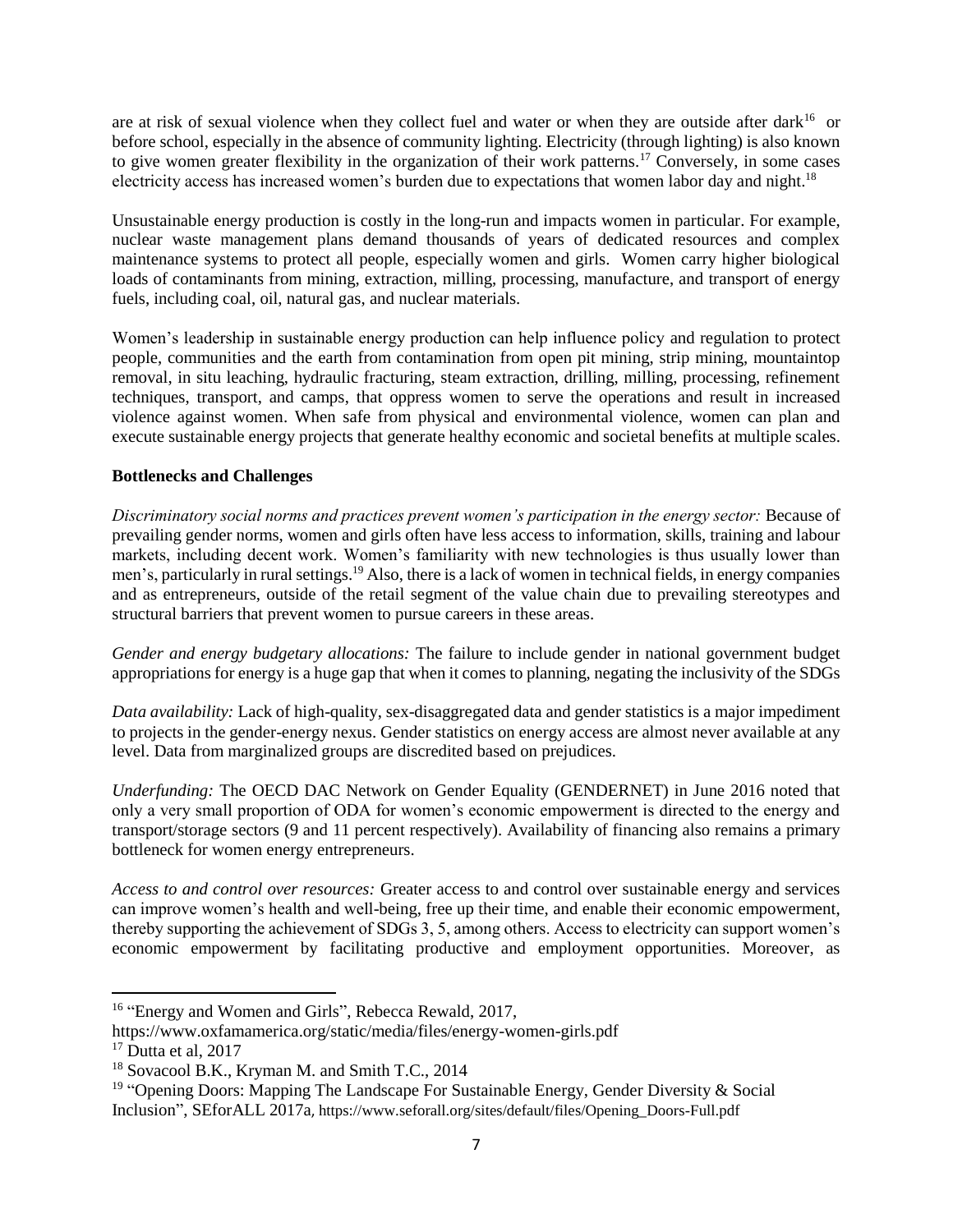investments in renewable energy increase there is opportunity to foster equitable employment opportunities for both women and men<sup>20</sup> through a just and equitable transition to a fossil-fuel free economy.

# **Recommendations, Goal 7**

- Promote and invest in research, development and deployment of innovative, low-emissions technologies to provide decentralised sustainable energy solutions that support gender equality and women's economic empowerment: Women should be directly involved in all phases, including as designers and beneficiaries of these business models and technologies.
- Scale up women's energy entrepreneurship approach as an effective business model, including to reach last-mile communities: As part of their energy access strategies, governments should raise their efforts to promote women-centric business models for expanding energy access to all, including at the last mile.
- Support clean cooking fuels and technologies: National governments should be encouraged and supported to demonstrate greater political and financial commitment to ensure that all households switch to clean fuels and clean, efficient stoves and have access to decentralised renewable energy solutions in the short term.
- Support and invest in women's and girls' science and education programs.
- Engender energy sector programming through support for national and locally-led initiatives: Advocating for strategies and planning approaches that enable the inclusion of women at every stage of the design, implementation, delivery and monitoring of energy services is critical if those services are to respond to the needs and priorities of women and girls.
- Adopt national policies to support community energy projects, including gender equitable sustainable energy cooperatives, through:
	- Tax reductions and benefits for cooperative members;
	- Simplification of administrative procedures for registering and operating community energy projects;
	- Low-interest loans, energy funds, etc., to increase women's access to invest in sustainable energy;
	- Ensuring gender-mainstreaming and gender-budgeting for energy projects and targets.
- Adopt policies to support women-led projects through mechanisms that support the right of women to self-produce, self-consume, receive fair payment for excess electricity fed into the grid, store energy and engage in demand-side management.
- Integrate systematic and sex-disaggregated data collection and analysis of gender statistics as part of programming, and to support policy formulation, including data collection on women's and men's resource use, knowledge of, access to and control over resources and economic opportunities.
- Build gender-responsive global and national energy sector policy regimes. Evidence-based policy advocacy should be supported to devise a high-level strategic mobilisation plan to build gender and social inclusion more firmly into sustainable energy opportunities, financing, and services.
- Uphold the application of the "precautionary principle" as well as other safeguards in the case of non-conventional energy processes: Ensure the exclusion of inefficient energy approaches that have

 $\overline{\phantom{a}}$ <sup>20</sup> World Bank ESMAP 2018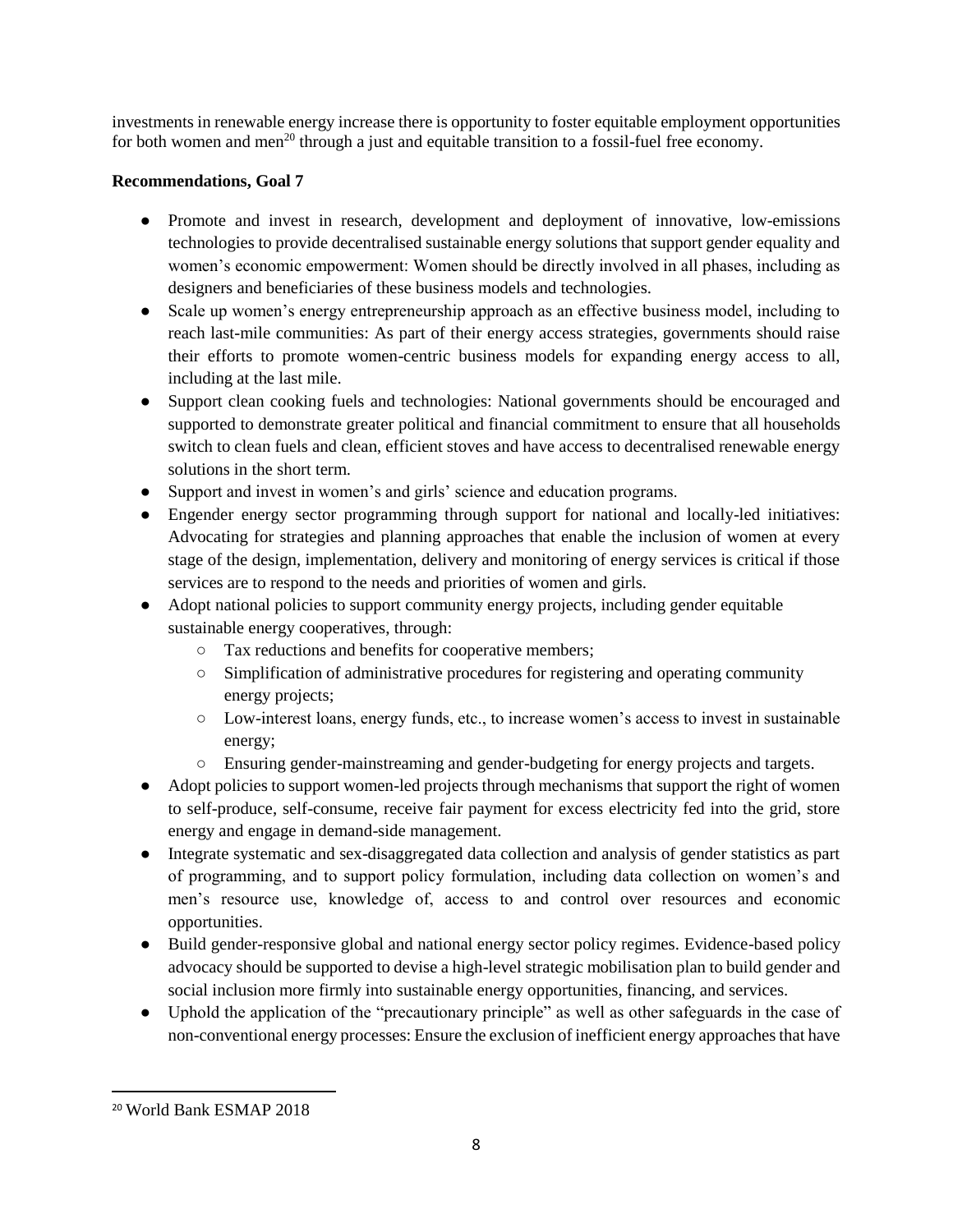proven to be inequitable, ineffective, dangerous and otherwise unsustainable (i.e. large dams, nuclear energy and fracking).

- Reduce fossil-fuel subsidies progressively to allocate resources to renewable energy technologies systems and to services aimed to reduce and redistribute domestic and care unpaid work.
- Phase out unfair, unsustainable, high risk, polluting coal and nuclear energy production.
- Establish binding national targets for sustainable energy and, specifically, including targets for gender equality in decision making and linking energy and climate goals and gender equality
- Include women-centered funds methodically into existing sustainable energy financing vehicles, recognizing that there are both rights-based and efficiency-based arguments for doing so.<sup>21</sup>

## *Goal 11. Make cities and human settlements inclusive, safe, resilient and sustainable*

For the first time in history, there are more people living in cities than in rural areas. Each month, five million people are added to the cities of the developing world.<sup>22</sup> It is expected that by 2045, six billion people will live in urban areas and many cities have a predominantly or significantly growing population of women. The rapid urbanisation in the last decades is showing effects on cities. Today, 828 million people already live in slums.<sup>23</sup> At the same time, insecurity and risks are increasing: "60 to 70 per cent of urban residents have been victims of crime in those developing or transitional countries where rapid urban population growth is at its highest."<sup>24</sup>

Despite the urbanization trend, there is still a need to promote human settlements in which the modes of production and reproduction are not based on the exploitation of the natural resources or of marginalized groups. An urban model should not constrain the project of humanity to live and co-exist with its surroundings. Other models of life are possible beyond the predatory capitalist model (which has proven to deplete the rural areas and alternative modes of life of their full potential). Indigenous Peoples' settlements provide productive models of sustainability, especially where women are empowered.

Urbanization also poses challenges to gender equality, because it affects women and girls in fundamentally different ways than men and boys, due to persistent gender inequalities, social norms and stereotypes. While cities offer great opportunities to women and girls, often their urban experience is also one of insecurity, sexual harassment, and exclusion. The fear of suffering sexual assault and/ or harassment, including femicide, in public spaces by girls and women severely restricts them exercising their right to the city, as it limits their mobility (which is not just physical, but also symbolic). When added to other factors of oppression such as an irregular administrative situation (such as lack of identity document, migration status, or numerous obstacles to undergo proper institutional procedures), functional diversity, age, gender and sexual identity, ethnicity, disability status, among others, then exercising this right to full urban citizenship becomes even more restricted.

Women in many cities face challenges accessing safe and secure housing, land rights and land tenure. They, along with youth, indigenous, trans and gender non-conforming peoples, and other marginalized groups,

l

<sup>23</sup> UN SDGs, http://www.un.org/sustainabledevelopment/cities/

<sup>21</sup> SEforALL, 2017a

<sup>22</sup> UN HABITAT, State of the World's Cities 2008/2009: Harmonious Cities,

https://sustainabledevelopment.un.org/content/documents/11192562\_alt-1.pdf

<sup>24</sup> UN HABITAT, World Cities Report 2016,

https://www.diba.cat/documents/7294824/16060840/WorldCitiesReport2016.pdf/b249e7fe-a609-438a-900a-0cbd2faed30c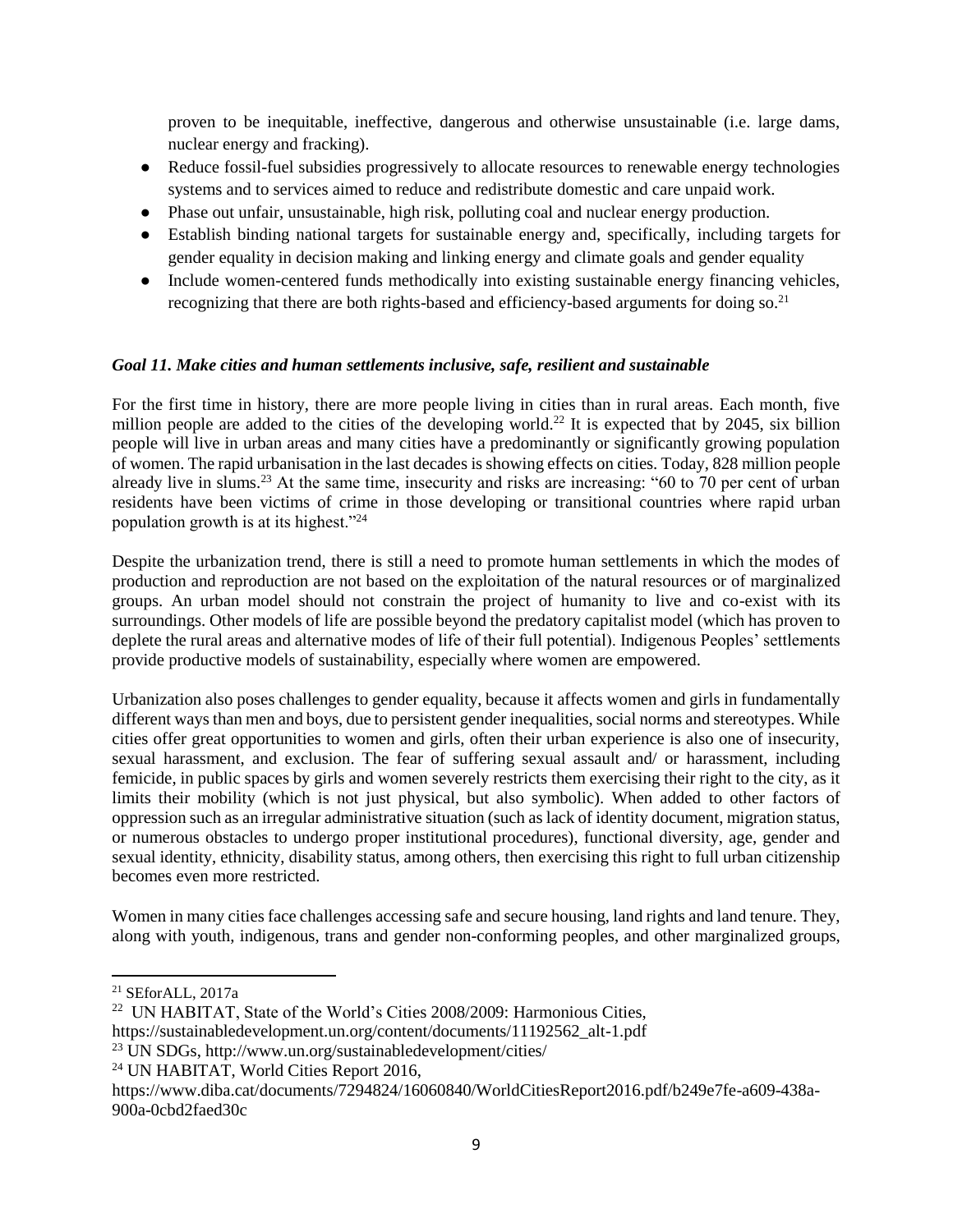are more likely than men to face forced evictions and experience violence, including sexual violence, as a consequence of homelessness.<sup>25</sup> For women and girls living in both urban slums and informal settlements, a lack of access to services to meet their basic needs, including water, sanitation and health care, has detrimental consequences for their health and well-being.<sup>26</sup>

The design of cities is determined by, and reproduces the hierarchical relationships found in, patriarchal societies where some activities are given greater value than others. For example, in many cities, the movement of private vehicles has been prioritised over public transport, and are designed to give priority to routes dominated by men who tend to have a linear commute during traditional work "rush hours." Conversely, women incorporate more care work in their journeys, which are shorter, more frequent and diverse, and often made on public transport outside of commuting hours, making travel more costly and time consuming.

Ensuring girls' and women's participation and safety in cities requires a gender transformative approach to achieve systemic change. This includes empowering girls and women to claim their rights and together with the relevant stakeholders actively transform their communities into safer, more inclusive places. It includes designing future cities that are well-lit, well-planned, well-maintained, using Universal Design principles where women can claim space to participate as active citizens. It requires the active participation of women and girls in the governance of cities and in the design of urban legislation. It is necessary to explicitly address the underlying structural and political issues that hinder girls and women to be safe in cities and other settlements as well as to aim to transform the pervasive social and cultural norms that allow for unequal power dynamics and gender-based violence.

### *Disaggregated Data*

Since the majority of human inhabitants of the planet live in cities, it is clear that most of the SDGs and targets will need to be implemented in cities and towns. Further, recognizing that women are half the population of the planet, it is indispensable to ensure collection and solid sex- and age-disaggregation of data sets, alongside disaggregation by income, race, ethnicity, migratory status, disability, geographic location and other categories relevant in national context, as well as more gender-specific indicators across the framework. To monitor the SDGs and targets requires that actions are documented with disaggregated data that is accurate, verifiable and confidential and collected at different levels of government within a cohesive international framework. Without this, trends analysis will be limited and compromised. For example, in devising data to address the challenges faced by urban population living in slums, informal settlements and inadequate housing, there has to be a clear connection in a disaggregated manner in the information meant to address poverty reduction. Also, in devising data needed for disaster risk reduction, the disaggregation will also be useful for the development of appropriate and sustainable mitigation and adaptation strategies at local and national levels.

## **Recommendations, Goal 11**:

- Governments should ensure the implementation of urban public policies that re-shape cities, in order to:
	- o Make them safe (i.e. recovering public spaces, ensuring better inter-connection between productive and reproductive activities, fighting all types of gender violence in public spaces including sexual assault and harassment);

<sup>&</sup>lt;sup>25</sup> UN- Habitat (2007). Global Report on Human Settlement. Enhancing Urban Safety and Security. UN-Habitat, Nairobi. P 133

<sup>26</sup> UN Women, *Turning Promises into Action* 2018, p. 114.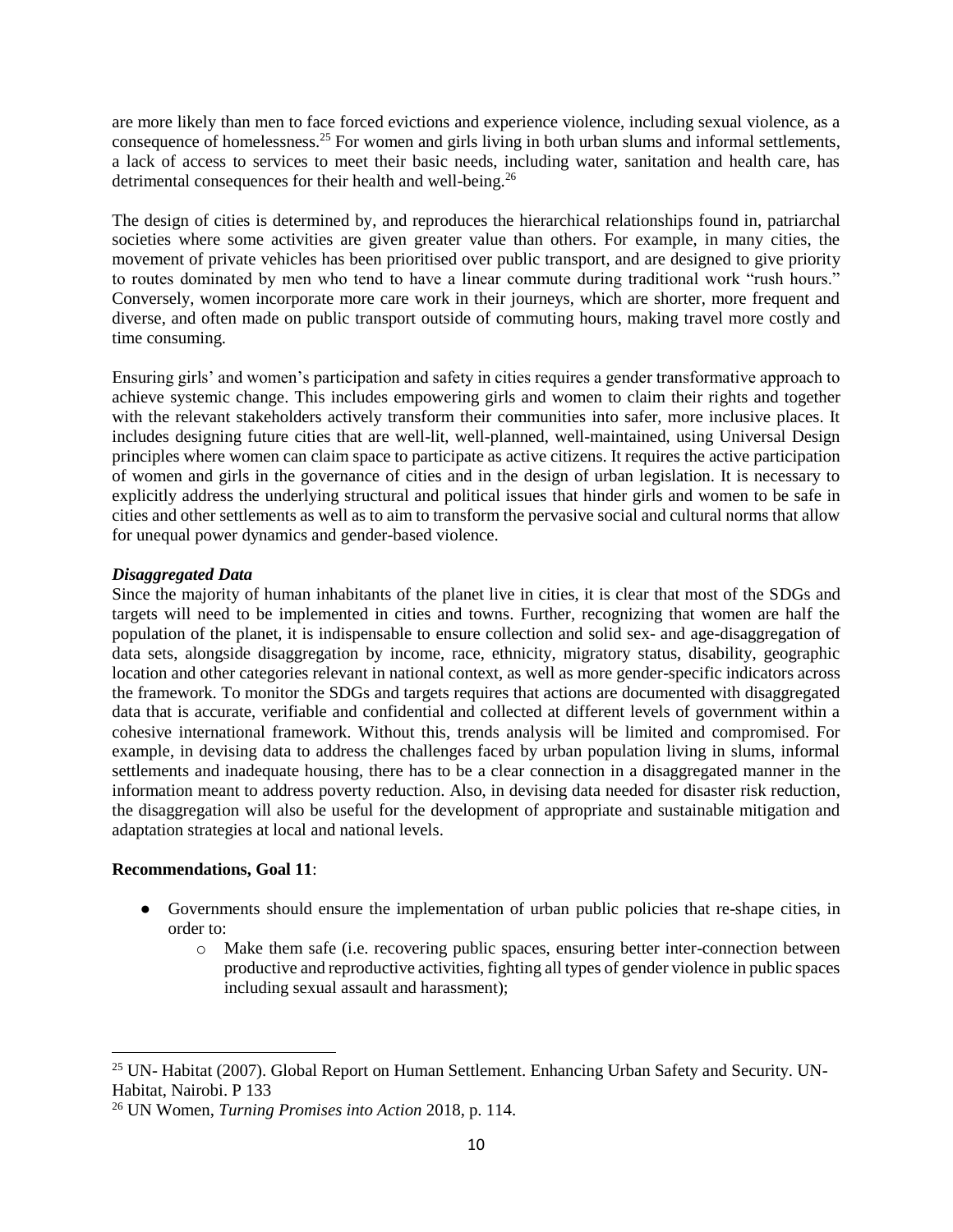- o Provide services that recognize different mobility patterns (i.e. reducing overcrowded and unsafe routes and accommodating the movement of everyone - women, children, older persons, persons with disabilities and others);
- o Allow care work to be shared among men and women (i.e. flexible hours in delivering services, child and elder care options, planning and zoning that integrates education, health care, housing, parks and transport);
- o Allow women to exercise their right to free time (i.e. to practice sports and arts); all this while building solidarity among communities;
- o Strengthen positive rural-urban linkages through equitable and sustainable sharing of scarce resources, including through sustainable territorial water and energy systems and through conservation and restoration actions.
- A new global governance is required, where cities and their citizens, including women's organizations, participate in decision-making of the planning of spaces and their management, and also a global governance where women's organisations and the feminist movement are represented, allowing them to participate in decision-making in a substantive manner.
- Recognize and realize the concept of sustainable human settlements in national planning, beyond the paradigm of cities. There is a need to decentralize and reverse the trend toward megacities, especially for climate change action and ecological integrity, given the extensive resource use by cities; protect biodiversity for long term survival of humanity, and incorporate indigenous biodiversity cultivation into all settlements.
- Enact progressive taxes, fees, fines, penalties, incentives, tariffs and other regulation to promote sustainable consumption and production (SCP) and emissions reductions.
- Local governments should use planning power to integrate obligatory sustainable energy and energy efficiency into public, new and renovated buildings and streamline requirements for community power projects, ensuring gender parity in decision-making.
- Rethink and redevelop human settlements, including cities, from a feminist perspective. Stop producing spaces from a productivist and mercantilist logic and start thinking about environments that prioritise the persons that use them in all their diversity. Feminist development of space demands that persons must be at the centre of the design and planning of human settlements giving greater prominence to and revaluing care and reproductive work, acknowledging that we are all interdependent: we are persons who are carers and we are persons who are cared for.

## *Goal 12. Ensure sustainable consumption and production patterns*

Current patterns and levels of consumption and production are clearly unsustainable, even without the projected growth in the world's human population to 9.7 billion in 2050. Yet governments and international organizations have still not demonstrated political will and leadership to tackle this issue. Maintaining the status quo is a consequence of materialistic, consumerist, throw-away lifestyles. The current economic environment, based in a neoliberal capitalist system, prioritizes short-term portable growth and profit that impinges on justice. Implementing women's human rights and gender equality, and ensuring environmental, ecosystem and animal protection at all levels can achieve sustainable consumption and production.

Overconsumption, particularly executed by the global north, results in harmful emissions and pollution that disproportionately affects marginalized communities, especially in developing countries, and results in poor working conditions and labor policies and insufficient implementation of labor laws. Overconsumption fuels conflict over resources, as well as human, drug, weapons, mineral, and money trafficking, and it prevents local communities and developing countries from productively regulating mineral exploitation, manufacture, and transport industries.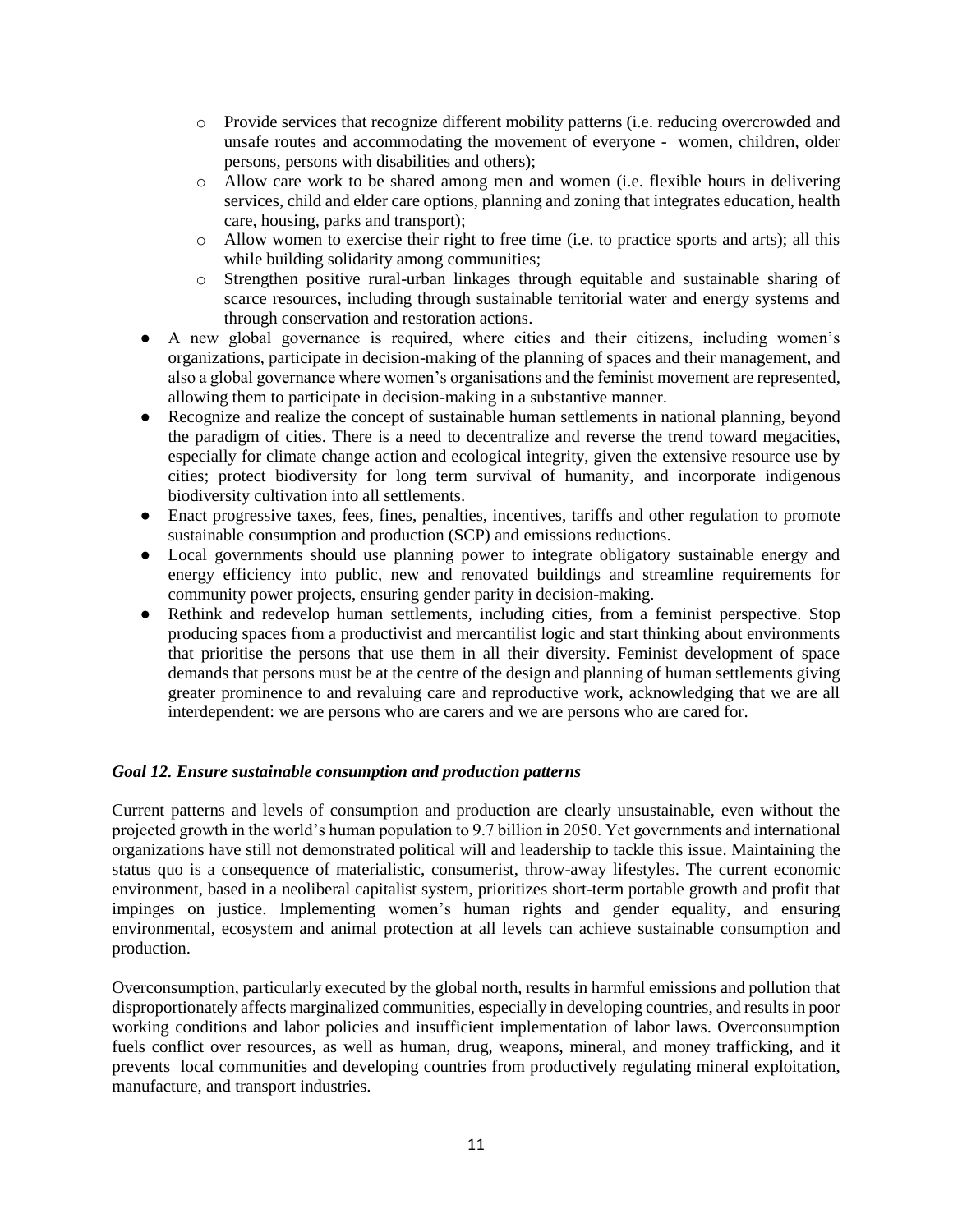Overconsumption also results in poor health outcomes in wealthier populations and reduced food security for poorer populations. For example, the issues of food production, consumption and waste are critical to solving SDG 12. Women are the first to produce, cook and serve food, but, in many cultures, they are last to eat. In low-income households, women tend to feed children and men first, while going with little or no food for themselves. The culture of food wastage, particularity in the developed and affluent parts of the world deprive women living in poverty. The evidence is also now clear that the production of animal food products results in fewer people having access to adequate food supplies. Research shows that along with reducing other food losses, "replacing all animal-based [food] items in the US diet with plant-based alternatives will add enough food to feed, in full, 350 million additional people."<sup>27</sup> Governments should use incentives and penalties to shift production and consumption away from diets heavy in animal foods and towards plant-centric diets.

Changing consumption and production patterns requires deep-seated societal and culture change. This will require strong political will and strategic and effective action involving all of society - including government, business, civil society, education, the media and thought leaders – to achieve a move away from materialism towards simpler lifestyles that value sufficiency.

The use of economic growth (measured by GDP) and neoliberal policies have fueled unsustainable production and trade, with corporations plundering the planet and using valuable natural resources free of charge and with impunity. Change will not be possible until this paradigm is replaced with one that prioritizes the well-being of women, local communities, and Indigenous Peoples, to build systems that hold corporations accountable for their social and environmental records.

### **Recommendations, Goal 12**:

Consumption and production are mutually reinforcing. Consumer demand impacts production. Conversely, production impacts consumption, particularly though marketing, availability, and price mechanisms. Thus, to comprehensively implement SDG 12, multi-pronged solutions are needed, including complementary actions.

Governments should:

- Exercise oversight to ensure that sustainable production and consumption priorities are incorporated in development, trade, industry, science, research, agriculture, aquaculture, forestry and technology policies.
- Establish fiscal incentives and disincentives to guide industry towards sustainable production patterns, particularly targeting the mining, extraction, industrial farming, transportation, and energy generation industries. Most important of these are:
	- o Removal of subsidies from unsustainable and polluting production;
	- o Disincentives/penalties applied to unsustainable/polluting production;
	- o Incentives to support sustainable, ecological alternatives.
- Enact regulations for lifecycle analysis by corporations on their products and simultaneously run consumer awareness programs to ensure consumers have adequate product information on social and environmental impacts through the product's lifecycle to enable them to make sustainable choices.

 $\overline{a}$  $^{27}$  Shepon, A., Eshe, G., and Milo, R. The opportunity costs of animal based diets exceeds all food losses. *Proceedings of the National Academy of Sciences of the United States of America (PNAS).* 2018. http://www.pnas.org/content/early/2018/03/20/1713820115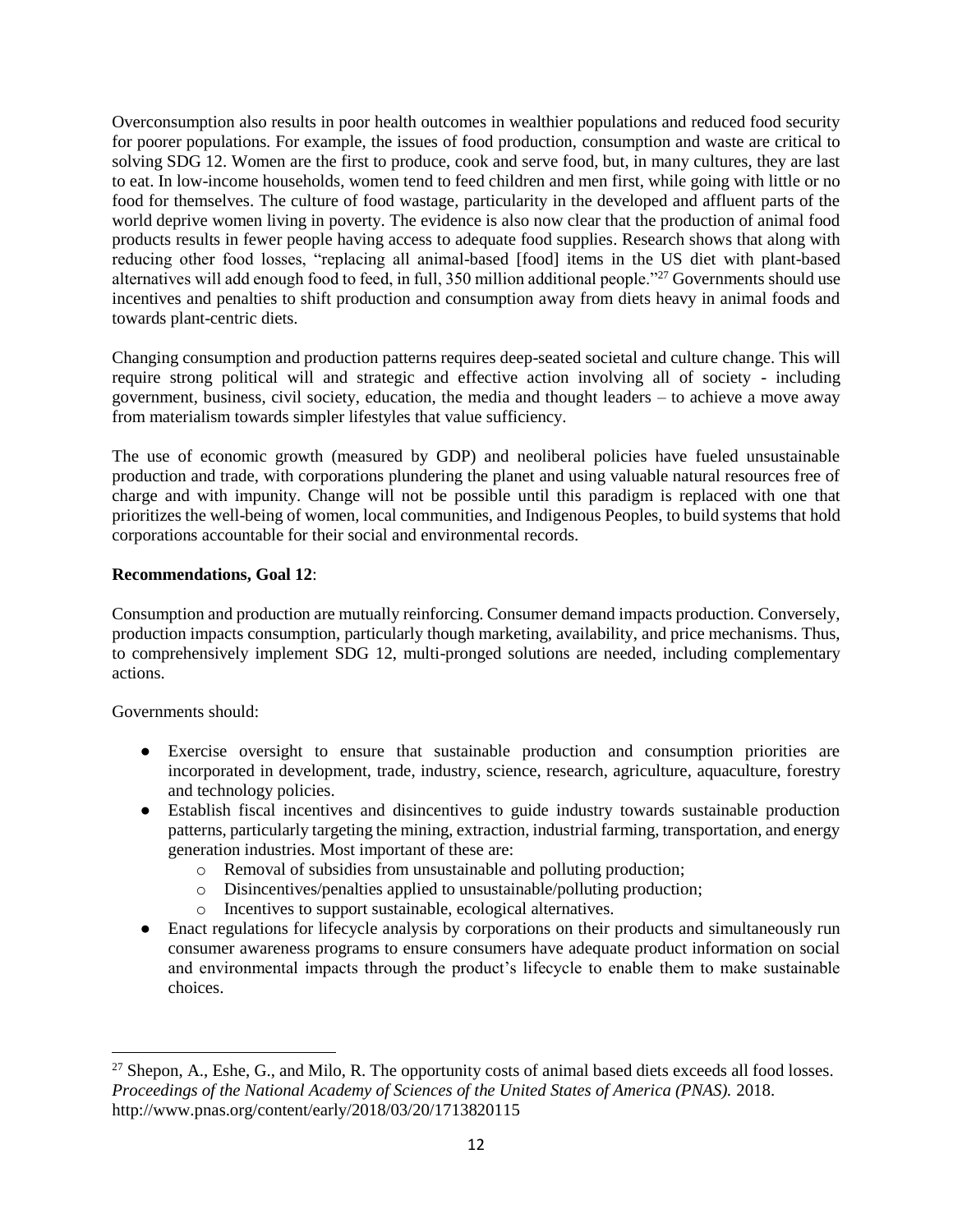- Target segments of the global population where unsustainable production and consumption are most entrenched to promote accountability in developed countries and in wealthier sectors in developing countries.
- Restore women's traditional decision-making powers regarding ecosystem impacts.
- Support research, and provide technical support, education and awareness to facilitate a sustainable trajectory in developing countries.
- Support effective anti-money laundering mechanisms with protections for women. Include measures at every segment of production, distribution, and consumption chains to end human, drug, weapon, mineral, and money trafficking, with special attention to trafficking of persons.
- Effectively regulate and enforce regulations to shift consumption and production, including gendersensitive policies on management of consumer, industrial, chemical, radioactive and hazardous waste.
- Ensure women's rights to a healthy workplace and environment free of hazardous chemicals and waste through regulation that:
	- o Ensures mandatory phase out of hazardous chemicals in consumer products (according to BRS conventions and SAICM), particularly in products targeted towards women and girls such as menstrual hygiene products (no toxins, no plastics, no pesticides), body care products (no mercury in skin bleaching creams, no phthalates or other hormone disrupting chemicals);
	- o Enforces regulations protecting women in the workplace from hazardous pesticides, including mandatory phase out of all highly hazardous pesticides and toxins from electronic waste and other waste (including plastic waste);
	- o Encourages circular economies, but ensures that hazardous chemicals are not "recycled";
	- o Requires companies to reveal the full health and safety information of products, including the complete identification of chemicals (as well as the amount) in individual constituent components of the product. This also refers to the entire product life-cycle, including during product manufacture, use, recycling and/or disposal;
	- o Guarantees respect for the fundamental chemical safety principles of 'public right to know' and the 'precautionary principle' through stronger national and international regulations and market requirements in all countries. This will support achievement of a toxic-free environment with non-toxic products and will protect human health;
	- o Sets up funds based on the 'polluter pays principle' to award damages to those who have been affected by hazardous chemicals at work and in their surrounding environment: in particular, the impacts of global companies employing women in the electronics industry (e.g. affected by hazardous chemicals while working at Apple & Samsung); agricultural plantations (who has been exposed to e.g. palm oil, flowers, soybeans for animal fodder) and in extractive industries (e.g. gold mining) as well as in the chemicals industry (e.g. teflon, pesticides, plastics).

## *Goal 15. Protect, restore and promote sustainable use of terrestrial ecosystems, sustainably manage forests, combat desertification, and halt and reverse land degradation and halt biodiversity loss*

Despite playing a major role in biodiversity conservation, forest management and restoration—such as through inter-generational transmission of traditional knowledge, keeping seeds, energy generation, collection of traditional food and medicine, and sustainable livelihoods—women and Indigenous Peoples are often excluded from participation in local, national and global natural resources governance, especially managerial positions and decision-making bodies, and from accessing, owning, and controlling land and resources.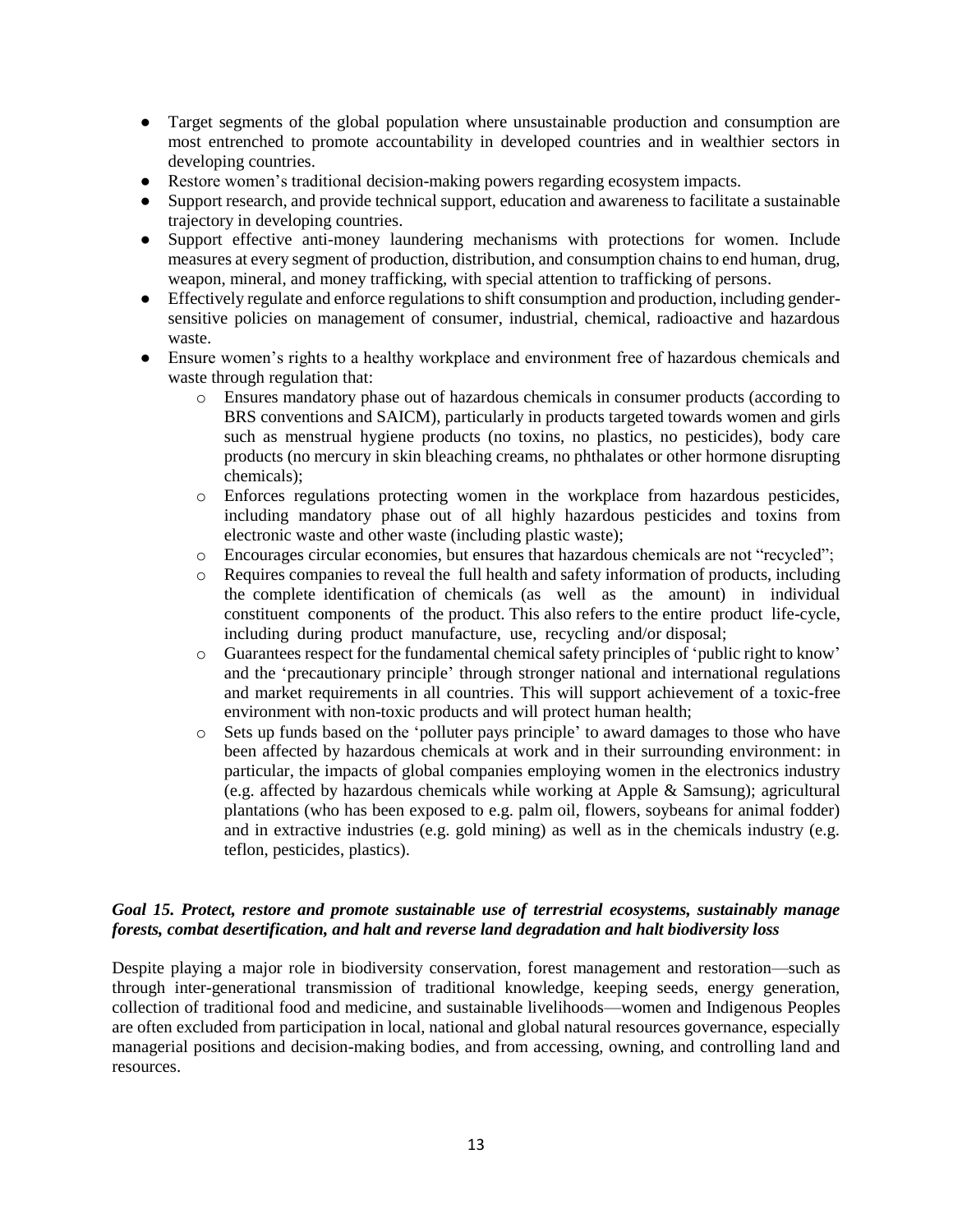Women are also disproportionately affected by deforestation and degradation of ecosystems. Gender roles in many contexts dictate that women interact with and depend on these ecosystems on a daily basis, thus ecological degradation poses significant challenges for them to fulfil their differentiated role in agricultural and food production, land use, conservation, land rehabilitation, and restoration, water and energy access, household and care responsibilities, and livestock-based livelihoods. Depleted ecosystems also increase women's workload and burden and exacerbate existing inequalities: walking longer distances to collect food and water restrains opportunities to take up education and makes them more susceptible to sexual violence; taking care of sick family members due to lack of access to food and medicine reduces time and energy for other activities. This results in harmful consequences for women's health, income, subsistence needs and available time.

Laws, policies, programs and services must fully and intentionally integrate a gender-responsive approach in their formulation and delivery and engage and recognise women and indigenous peoples as rights holders, ensuring their roles in decision-making and governance in all related processes regarding land management, forests, biodiversity, food and water security.

## **Addressing major drivers of forest and biodiversity loss**

Halting deforestation by 2020 (15.2) is a pre-condition for addressing the global climate and biodiversity crises, and their multiple social impacts.

*Industrial agriculture and livestock production* is one of the main drivers of deforestation, biodiversity loss and social and environmental degradation. It contributes to the impact of climate change for local communities, undermines the wellbeing of 3.2 billion people,<sup>28</sup> and triggers land degradation, rural depopulation, and the depletion and contamination of water. The meat and dairy industry contributes to land use change through either direct conversion to pasture for livestock farming or through conversion to agriculture for feedstock production.<sup>29</sup>

The impacts of this industry on biodiversity are significant, including fishery collapses as a result of fresh water pollutants; the introduction of endocrine disruptor compounds into the water that show up in women's breast milk; and the large-scale use of antibiotics in the meat and dairy industry that has led to collapses in amphibians, fish and fish-eating birds in many countries – all of which affect community food security and contribute to antimicrobial resistance, with significant risks to health. Corporate capture of the industrial livestock sector also undermines small family farms. For example, household backyard poultry production in India - mostly led by women for their families' consumption and additional income - has almost been replaced by large agribusiness corporations.<sup>30</sup> The UN's Global Land Outlook Report highlights the urgency of this issue to our planet and future food security, with a third of our land already severely degraded.<sup>31</sup>

<sup>&</sup>lt;sup>28</sup> Intergovernmental Science-Policy Platform on Biodiversity and Ecosystem Services (IPBES), https://www.ipbes.net/news/media-release-worsening-worldwide-land-degradation-now-'critical'-

undermining-well-being-32

<sup>&</sup>lt;sup>29</sup> The Root of the Problem: What's Driving Tropical Deforestation Today? (2011). Union of Concerned Scientists,

https://www.ucsusa.org/sites/default/files/legacy/assets/documents/global\_warming/UCS\_RootoftheProbl em\_DriversofDeforestation\_FullReport.pdf

<sup>&</sup>lt;sup>30</sup> "What's at Steak", Global Forest Coalition (2016), http://globalforestcoalition.org/wpcontent/uploads/2016/11/whats-at-steak-web-English.pdf

<sup>31</sup> The Global Land Outlook UNCCD (2017), https://www2.unccd.int/actions/global-land-outlook-glo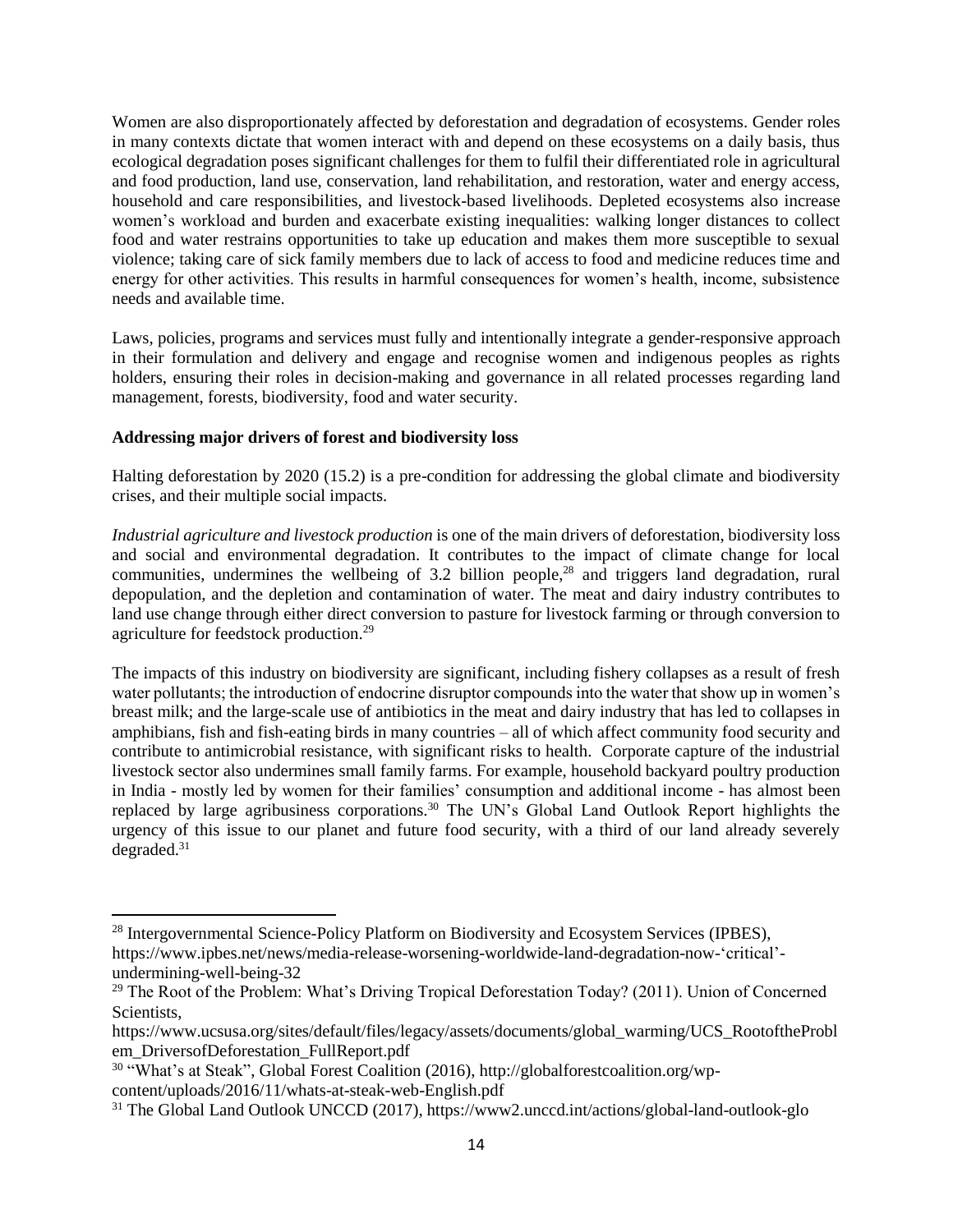Unsustainable practices and industries such as palm oil plantations and pulp and bioenergy production through large-scale *monoculture tree plantations* of eucalyptus and pine amongst others, have serious negative environmental and social impacts, replacing natural forests and ecosystems, and causing alterations to hydrological cycles, depletion of water sources, land degradation, nutrient loss and soil erosion, and agrochemical contamination, which leads to localized warming as well as food insecurity, water scarcity, livelihood loss, and health problems for women and their families.<sup>32</sup> Women are particularly hard-hit as they are often responsible for gathering fuelwood and other non-timber forest products that are privatized or depleted when ecosystems are replaced by plantations and they lose their resources and / or access to resources. Moreover, setting up monoculture tree plantations often involves transfers of land ownership and decision-making power, including coercing people away from their land and restricting access rights for grazing and farming practices by communities. For private investors, transnational corporations, international financial institutions, investing in commercial tree plantations are more profitable than community-based approaches to forest conservation or restoration. This is despite the benefits of the latter for local rightsholder groups, including frontline communities and women, and their land rights and livelihoods.<sup>33</sup>

### **Recommendations, Goal 15**

Governments should:

- Implement gender-responsive, women-led resource management and governance processes, as well as mitigation of land degradation and desertification.
- Enact programs and policies that promote women's equal rights and access and control to land, water and natural resources; and that ensure engagement and leadership of women and women's organizations in related decision-making and governance processes.
- Respect the rights, including Free Prior and Informed Consent, of Indigenous Peoples and women's leadership in negotiations, policies and programs: including the land tenure, territorial and governance rights of Indigenous Peoples and indigenous women's rights to their community forests, as well as their rights to lead in protecting their People's traditional knowledge and livelihoods.
- Implement existing international environmental agreements and ensure policy coherence between the three Rio Conventions:
	- The Convention to Combat Desertification (UNCCD) has adopted numerous policy recommendations to address land and soil degradation through community-based, participatory approaches that respect and foster the role of women in land management.
	- The Parties to the Convention on Biodiversity (CBD) have agreed to the 20 Aichi Biodiversity Targets<sup>34</sup>, which include targets to redirect or phase out perverse incentives and subsidy schemes that might trigger the destruction of biodiversity by 2020 as well as to restore ecosystems to ensure health, well-being and livelihood needs of women, Indigenous Peoples and local communities, and the poor and vulnerable. The CBD Gender Plan of Action 2015-2020<sup>35</sup> recognises gender-mainstreaming in biodiversity and women's

<sup>33</sup> Global Forest Coalition (2017). The Risks of Large-scale Biosequestration in the context of Carbon Dioxide Removal,<http://globalforestcoalition.org/risks-of-large-scale-biosequestration/>

<sup>35</sup> 2015-2020 Gender Plan of Action. Convention on Biological diversity,

<sup>&</sup>lt;sup>32</sup> Global Forest Coalition (2017). The Risks of Large-scale Biosequestration in the context of Carbon Dioxide Removal,<http://globalforestcoalition.org/risks-of-large-scale-biosequestration/>

<sup>34</sup> Aichi Biodiversity Targets, Convention on Biological diversity, https://www.cbd.int/sp/targets/

https://www.cbd.int/gender/action-plan/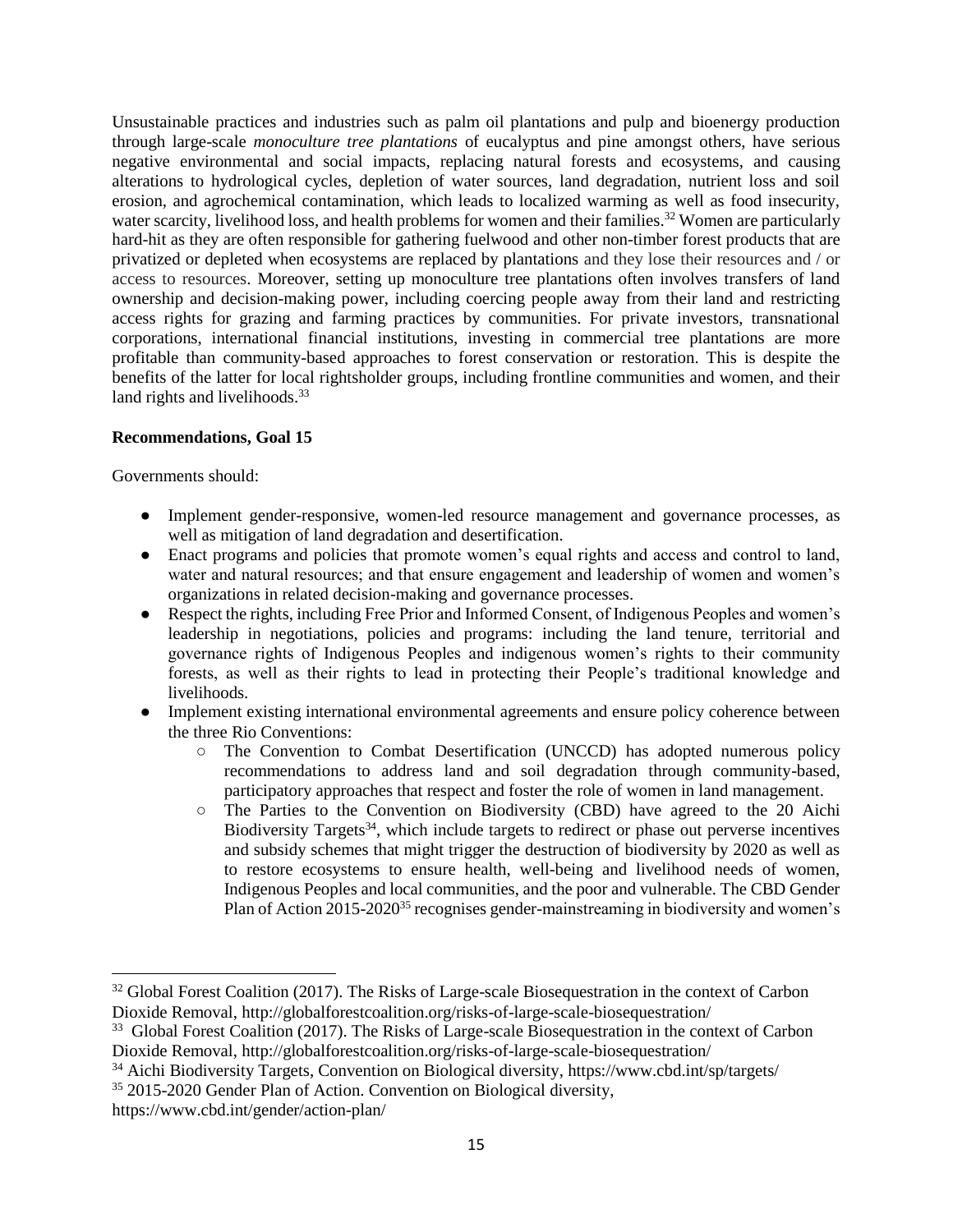rights, including in relation to women's significant roles in biodiversity and human health<sup>36</sup> and capacity building on gender and engagement of Indigenous women. $37$ 

- o Streamline CBD's post-2020 strategic plan and targets with SDG 5 on achieving gender equality and empowering all women and girls
- Ensure effective implementation of SDG 15.2 to halt deforestation by 2020 and to conserve terrestrial ecosystems by prioritizing women's participation and gender-responsive:
	- Policies that support lowering meat and dairy consumption and promote plant-based diets, grown sustainably;
	- Natural ecosystem regeneration for strong economies;
	- Practical alternatives to unsustainable agriculture like agro-ecology, agroforestry and many forms of peasant agriculture and traditional pastoralist practices, using native breeds and species;
	- Promotion of responsible forest management of timber and non-timber forest products.
- Implement gender-responsive strategies and women-led resource and land management initiatives as well as gender-sensitive, community-led interventions along with strong legally and socially legitimate land tenure for women.
- Close the gender gap in evidence-based responses by collecting sex-disaggregated evidence of actual and perceived tenure security nationwide in conjunction with gender-sensitive disaggregation gathering on proportion of land that is degraded as per definition of indicators 1.4.2 and 15.3.1 to better inform policies and programs.
- Eliminate or redirect perverse incentives for unsustainable agriculture, livestock production, and monoculture tree plantations, and revise trade policies of the corporate free trade model that benefit the few and are skewed in favour of large agribusinesses and export-oriented food production, as opposed to women's small-scale farming practices, which benefit the many.
- Amend the FAO definition of forests to include the concept of forests as complex ecosystems with different functions that not only hold vast biodiversity but that are also key in the regulation of climate, including the water cycle. The current definition does not differentiate between a real forest and a monoculture tree plantation, leading to deforestation, timber and/or energy production - often in the name of carbon projects – and undermining the rights of forest dependent people, many of whom are women.
- Address the global pollinator decline due to its significant and well-documented implications for crops worldwide, including small-scale medicinal crops such as honey that are important for women.
- Respect and support community conservation approaches and initiatives led by indigenous and rural women, as well as through non-economic incentives like the recognition of Indigenous and Community Conserved Territories and Areas.

# *Goal 17. Strengthen the means of implementation and revitalize the Global Partnership for Sustainable Development*

Inclusive implementation, follow-up and review of the 2030 Agenda at all levels is key to achieving the Sustainable Development Goals. This is only achievable where there is an economic system that promotes equitable distribution of wealth and resources. It is therefore necessary to strengthen, and promote and invest in effective, meaningful and transparent public policy that integrates a human rights and gender perspective and support the mainstreaming of gender aspects in financing, budgeting and taxation.

<sup>36</sup> UNEP/CBD/COP/DEC/XIII/6, (2016), https://www.cbd.int/doc/decisions/cop-13/cop-13-dec-03-en.pdf

<sup>37</sup> See more at Alvarez, I. & Lovera, S. Development (2016) 59: 263. https://doi.org/10.1057/s41301-017- 0111-z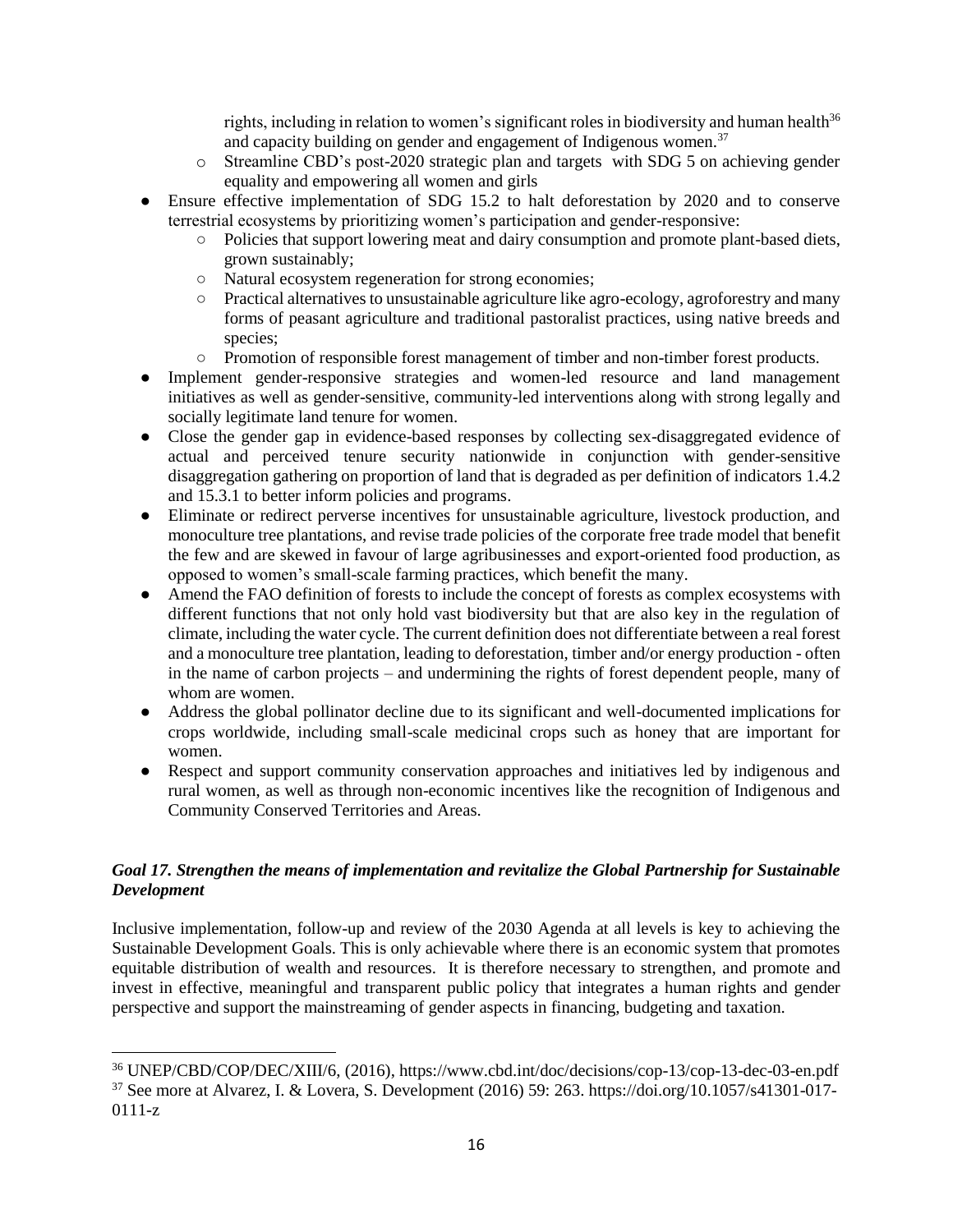The Global Partnership for Sustainable Development should also be transparent, accountable, and inclusive, where all actors participate on an equal footing to enhance the proper implementation of the 2030 Agenda. The essential role of feminist and women's rights organizations in advancing gender equality, women's rights and empowerment alongside sustainable development should be recognized and spaces open for their participation in the development process. The Global Partnership should have human rights, gender equality and the SDGs as the primary purpose and/or the bare minimum for partnerships.

Following this, any multi-stakeholder partnerships that aim to enhance engagement of governments with global, regional and sub-regional bodies and programmes, the scientific community, donor community, non-governmental organisations, civil society, feminist and women's organizations, community groups, youth- and girl-led organizations, academic institutions, and other relevant actors should also be rightsbased, effective, meaningful and transparent. While diversity and inclusion are important factors to true multi-stakeholder partnerships, there is a need for emphasis on the participation of primary stakeholders – the poorest and marginalized sectors that are often left out in the development process. Governments and development partners should live up to their commitments and put in practice institutional and legal mechanisms as well as funds and programs that ensure that the implementation of the SDGs become a reality.

Public private partnerships and other forms of corporate engagement have so far failed to address implementation, legitimacy and participation gaps in sustainable development policy making and can compromise objective public governance. The HLPF should engage in an open, objective discussion about the risks of partnerships that trigger undue corporate control over public policy-making in sustainable development in general.

Transparency is crucial to understand how industry and government contribute to and detract from sustainable development. Clear regulation, with reporting requirements, needs to be set and included in all industry and GDP reporting so that civil society can make informed decisions.

## **Recommendations, Goal 17**

Governments should:

- Invest, as a priority, in the formulation, generation and analysis of sex- and gender-disaggregated data, including commitment to collection and reporting on deliberate action to mainstream a gender perspective in the Voluntary National Reviews. Countries providing funds and technical support to enhance the capacity for the collection of statistical data for developing countries should ensure that this support builds capacity for better statistical data in the collection of sex-disaggregated data.
- Prepare a database of Best Practice guidance and case studies, covering issues such as policy/legislation, education and awareness, and capacity building, as well as SDG programmes, across a diversity of contexts with a focus on gender mainstreaming.
- Empower women to decolonize local governments to value women's traditional roles free of foreign economic pressure and prejudice.
- Support and provide comprehensive protection to women human rights and environmental defenders, at all levels, to enable them to do their work free from violence, fear of imprisonment, or other human rights abuses.
- Promote increased adoption and fulfillment of human rights instruments and international agreements, including ILO Conventions and Rio Conventions.
- Support the development of a legally binding treaty on the responsibilities of transnational corporations, including in the field of environmental human rights.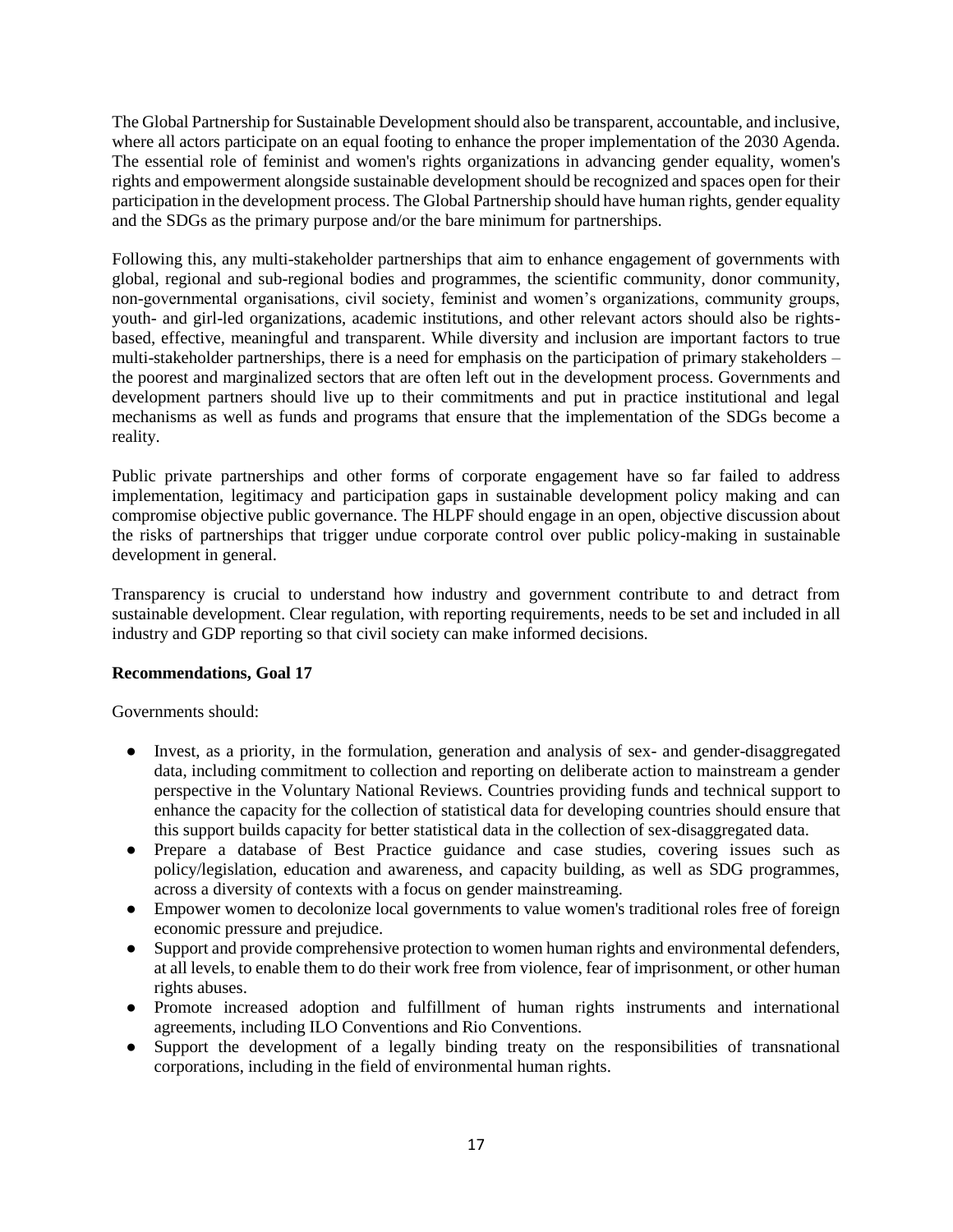- Promote awareness that financing is just one means of implementing Agenda 2030. Promote women's participation in healthy ecosystems. Refute the myth of 'natural capital' that can be depleted or manipulated.
- Undertake clear efforts to combat shrinking spaces for CSOs, particularly women CSOs, including feminist organizations, and establish an enabling environment for collaboration. Promote equitable political participation at all levels.
- Global partnerships to curb illicit financial flows should also showcase their impacts on women's human rights.
- Ensure gender-responsive budgeting systems in public, private and donor agencies.

### **Section 3. Accountability, Follow-up and Review**

Accountability for gender-responsive, inclusive, holistic and comprehensive implementation of the 2030 Agenda is a cornerstone of the High Level Political Forum. While SDG 5 is not reviewed in depth every year, gender equality is a cross-cutting issue like inequality and poverty that must be integrated to every regular national, regional and global review of the SDGs in order to properly measure progress. The reviews at all levels should incorporate all actors, including duty-bearers, decision-makers, and rights-holders governments, private sector and civil society and communities.

At **national level**, the reviews must be undertaken in close consultation and collaboration with the people, including women's and feminist organizations. Countries should establish a coherent national strategy for implementation of all the SDGs that institutionalizes collaboration and coordination between different national level agencies and prioritizes country needs. A robust national level process will provide regular dialogue between government agencies and civil society, whether it is a specific mechanism or not. By engaging throughout the year, and over the course of years, national reporting will better reflect reality on the ground, government will be able to draw from citizen reporting to fill in gaps in knowledge and will be able to develop joint strategy to meet implementation targets. Moving beyond silos to ensure synergies between the three dimensions of sustainable development must start at the national level.

The **regional level** has not yet lived up to its potential as a space of peer learning and dialogue where similar countries can share experiences, best practices and lessons learned; review, monitor, and uphold human rights instruments; identify regional-level trends and challenges; facilitate cooperation and implementation; identify priorities as well as strategies to address challenges, including through cross-border approaches; and facilitate south-south and triangular cooperation to accelerate implementation, as well as other means of implementation. The regional level fora should also ensure robust participation mechanisms for major groups, recognized constituencies and rights holders – developed with civil society. The participation should include space to interact regarding VNRs, especially on issues more specific to national and regional context.

The **global level** HLPF remains the time and space to understand global progress and challenges in addressing the SDGs and related structural inequalities, while also facilitating global understanding of national progress and challenges. As the foremost accountability space for Agenda 2030, Member States should present a holistic and interlinked assessment of progress and open a dialogue about achievements and challenges that support learning and help the HLPF to fulfill its goals, which include political leadership, guidance and recommendations for sustainable development as well as agenda-setting to advance sustainable development. The global HLPF should be a time for civil society to interact with governments, particularly their own Voluntary National Review presentations, including on the global structural issues. The HLPF ensures participation by the Major Groups and Other Stakeholders (MGoS), with specific rights, including to attend, speak and make recommendations to the HLPF, and this needs to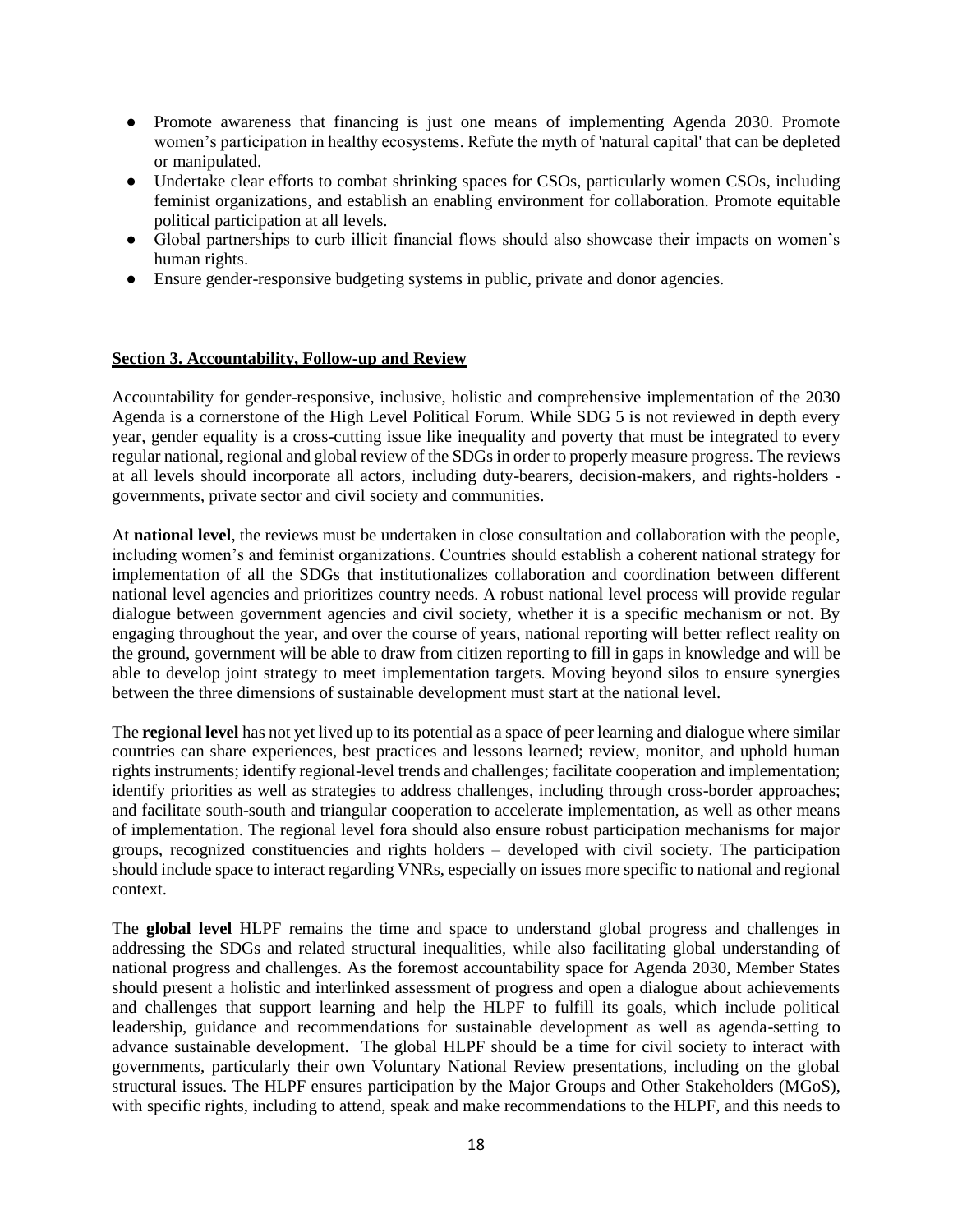be evaluated and strengthened in terms of its uptake to the HLPF process and outcomes, as the MGoS bring extensive and unique expertise, experience and evaluatory perspectives that enhance impact of HLPF.

Looking ahead to the 2019 review of the HLPF modalities (GA Res 67/290), the Women's Major Group strongly advocates for an updated HLPF format to better reflect the transformative spirit and potential of the 2030 Agenda as well as to accelerate learning and progress. Initial recommendations include:

- The HLPF MGoS Coordination Mechanism and its role must be supported and strengthened, procedurally, politically and financially. It is a critical aspect of the HLPF, allowing networking and solidarity among MGoS from different countries and constituencies to actively support participation of constituents and their critical and relevant commentary in the VNR sessions, roundtables and throughout the HLPF.
- The HLPF must make extensive changes to the schedule to ensure sufficient support and meeting time for the HLPF, including sufficient meeting time to conduct 40-50 reviews each year that allow meaningful dialogue and participation of the MGoS.
- The current VNR process should be reviewed and revisioned, in terms of time and content and MGoS engagement.
	- o The time allotted is insufficient to meet the stated goals of VNRs at the HLPF;
	- o Member states typically report achievements rather than taking a critical eye to their progress or sharing challenges and lessons learned, for example, in impacting structural issues. They tend to report by specific goals and many of them fail to present their progress in a holistic or interlinked way. They also rarely consider what is done both inside and outside their borders, or what role the private sector has played in implementing/hampering the implementation of the 2030 Agenda. Guidelines should be more specific to ensure these issues are included in presentations;
	- o All countries, especially voluntary reporting countries, should communicate ambitious goals and incorporate lessons learned into implementation strategies and actions, sharing at the national level, as well as globally.
- The WMG urges the HLPF to establish formal mechanisms to receive and support dialogue around shadow reports by women's groups and others within the MGoS, especially rightsholder groups.
	- o This would make the VNR sessions more robust than the current process, where civil society participation in the VNRs was almost non-existent. With only 2-5 minutes allotted for joint CS questions that had to be pre-submitted, sometimes to a group of countries, it was not meaningful. The time contribution of MGoS was not reflected in the sessions and thus did not adequately contribute to constructive dialogue or on-going learning;
	- o This would alleviate active resistance to civil society engagement at the global level and would promote safety for people working on issues at a national level by channeling the work into an officially recognized report.
- At HLPF, the private sector needs to be accountable to their human rights and environmental impacts by incorporating reports on their activities. Clear standards and accountability for partnerships must be established with the private sector to avoid human rights violations and perverse incentives.
- The HLPF must be more action-oriented, ensuring that the HLPF outcomes, including the Ministerial Declaration, codify actions that can be revisited as part of follow-up, review and accountability.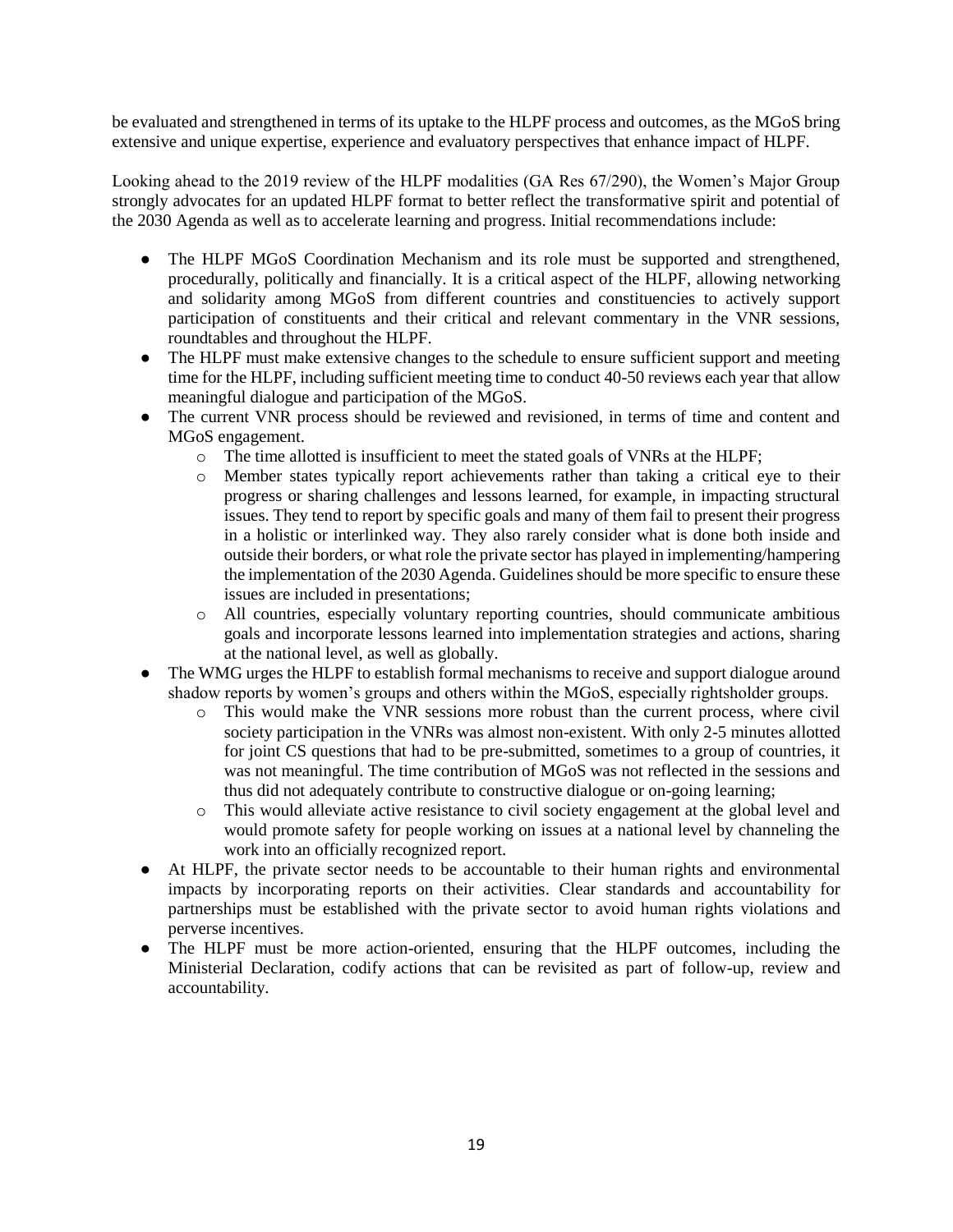### **Section 4. The challenge of interlinkages and coherence**

#### *Interlinkages*

l

The WMG stresses the need to recognize the challenge of properly addressing interlinkages at all levels in the implementation, but also in the follow up and review in order to honor the ambition of the 2030 Agenda. At the High Level Political Forum in 2016 and 2017, the economy, climate, and ecological dimensions of the agenda were discussed in isolation from achieving social justice and realizing human rights, in particular in the VNR reporting. Even the simplest connections failed to be made. Member states, with the support of the UN system, must seek conceptual clarity, and address specifically the misconceptions related to interlinkages, and what is needed in particular related to policy coherence and data, to implement the agenda in a universal, integrated and indivisible way.<sup>38</sup>

We need a solution-driven imagining of how the targets interact across goals, and how understanding and addressing interlinkages through robust policy coherence, budget allocation, and data, is the cornerstone of this agenda. Similarly, member states should explore how certain policy and budgetary interventions have the potential to impact multiple goals and targets, and are potential key tools in the realization of the agenda. One such example is how Comprehensive Sexuality Education can have a positive impact on young people and adolescent's lives including contributing to reducing inequalities and violence, improving health and education outcomes, reducing poverty and increasing opportunities.

The interlinkages are varied and multidimensional, so we believe proper attention should be made to comprehend these. We cannot understand the environmental crisis without talking about violence against women or the extractive economic system. We cannot speak of decent work and economic development without talking about human trafficking<sup>39</sup>, the crisis of care, the gendered division of labor, and the heteropatriarchal system. We cannot ensure sustainable cities and communities, without recognizing and addressing sexual violence and overuse of resources. And we cannot ensure healthy lives and wellbeing, without ensuring the bodily and sexual autonomy of women or the integrity of our natural environmental systems*.* We will not achieve the transformational aims of this agenda, if we silo our responses to the economic, ecological and social crises that we face. We therefore recommend one major measure to properly address the challenge of promoting interrelated measures:

● The HLPF could consider, as part of its review in 2019, establishing a mechanism to monitor and review the interlinkages aspects of the agenda, including how the implementation is addressing systemic concerns such as international taxation, illicit financial flows, colonization and ODA.

### *Coherence: looking at linkages with other processes*

The sustainable development framework and the human rights framework can and must be harmonized in order to ensure that states meet both their existing obligations under human rights treaties and their political commitments espoused in the 2030 Agenda. Agenda 2030 was not drafted in a political or legal vacuum, but in the context of international agreements and conventions such as the Convention on the Elimination of all Forms of Discrimination against Women (CEDAW) and the Beijing Platform for Action, as well outcomes from processes on social development, cities, disasters, population, Indigenous Peoples, climate change and from regional bodies. Some of the points of entry we recommend are as follows:

<sup>38</sup> Source: Going Beyond Aspiration - HLPF analysis 2017, RESURJ http://resurj.org/Analysis/Going-Beyond-Aspiration-HLPF-analysis-2017

<sup>&</sup>lt;sup>39</sup> Oil, gas, and mining industries: Women's rights at risk. Oxfam Fact Sheet, (2015), <https://www.oxfamamerica.org/static/media/files/Women-in-EI-final-web.pdf>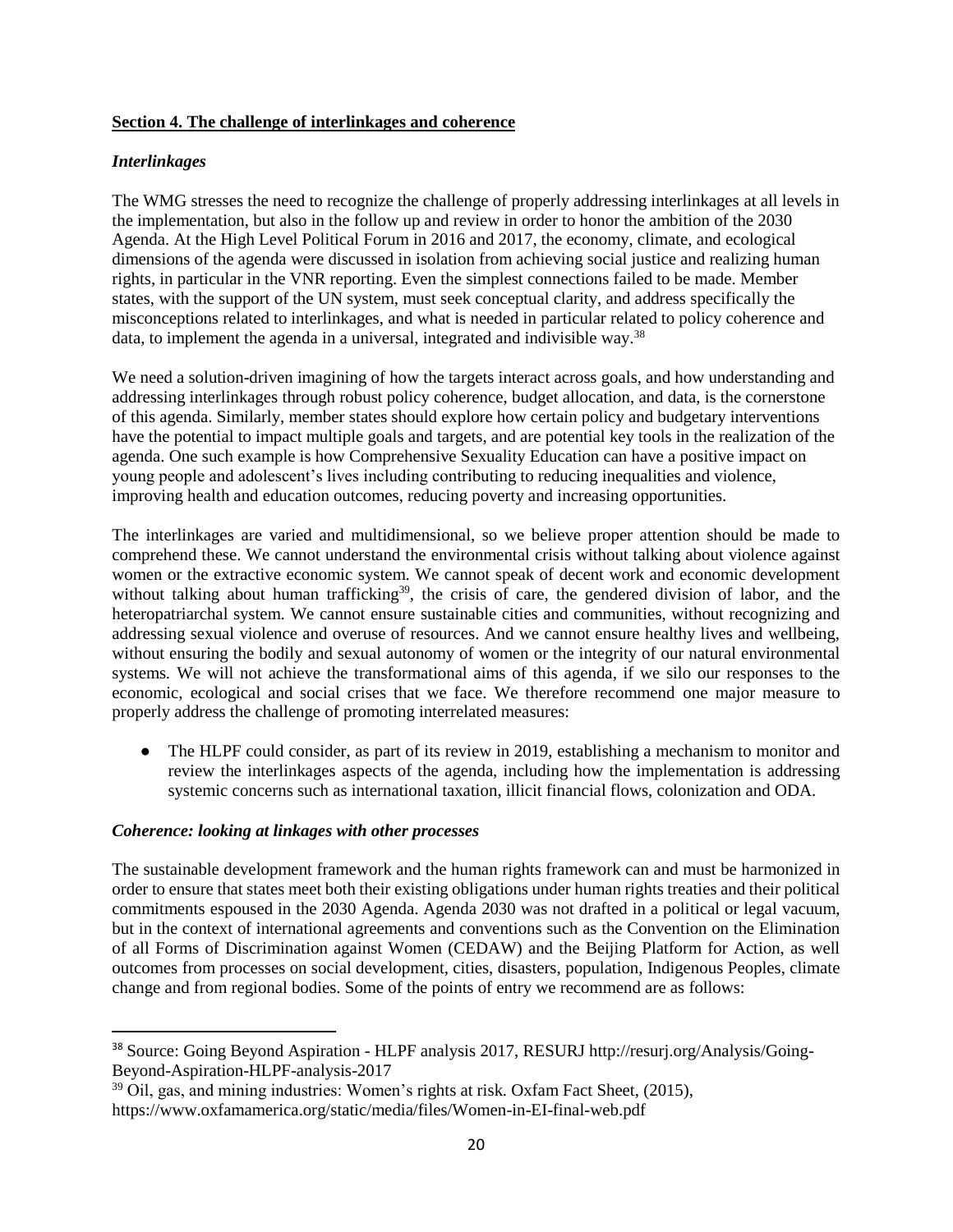- HLPF should be the space to ensure policy coherence between the 2030 Agenda and the three Rio Conventions for improved biodiversity policy and law. Also, there is a need for climate change adaptation and mitigation policies in the UNFCCC that do not harm biodiversity, in order to reach the objectives of the Convention on Biological Diversity (CBD) and Aichi Biodiversity Targets. Inversely, the Parties to the Framework Convention on Climate Change (UNFCCC) adopted a Gender Action Plan to support the implementation of gender-related decisions and mandates so far adopted in the UNFCCC process; it follows that stronger synergies should be promoted. $40$
- HLPF should be the space to fully integrate implementation of the New Urban Agenda with the SDGs to ensure inclusive, gender-responsive, rights-based and sustainable cities and settlements.
- The Sendai Framework for Disaster Risk Reduction positions gender equality and women's leadership as critical component to success; it also shares some indicators with the SDGs, thus their policy, practice, follow-up and review must be integrated from the beginning.
- In a broader dimension, the HLPF should be the space to recognize that a rights-based approach to sustainable development is not an option, but an obligation. As the HLPF has a mandate of sharing and peer-learning, utilizing the existing human rights review mechanisms presents an opportunity to transform the sustainable development agenda from burgeoning rhetoric into rights realization. In this way, we will ensure that women's voices are not only heard, but answered. This is the essence of accountability. In addition, public-private partnerships should not be advanced unless they are accountable to citizens, ensuring ex-ante and ex-post compliance with human rights, gender equality, and labour and environmental standards, through a legally binding corporate accountability mechanism.

 $\overline{\phantom{a}}$ 

<sup>40</sup> Decision -/CP.23, (2017), http://unfccc.int/resource/docs/2017/sbi/eng/l29.pdf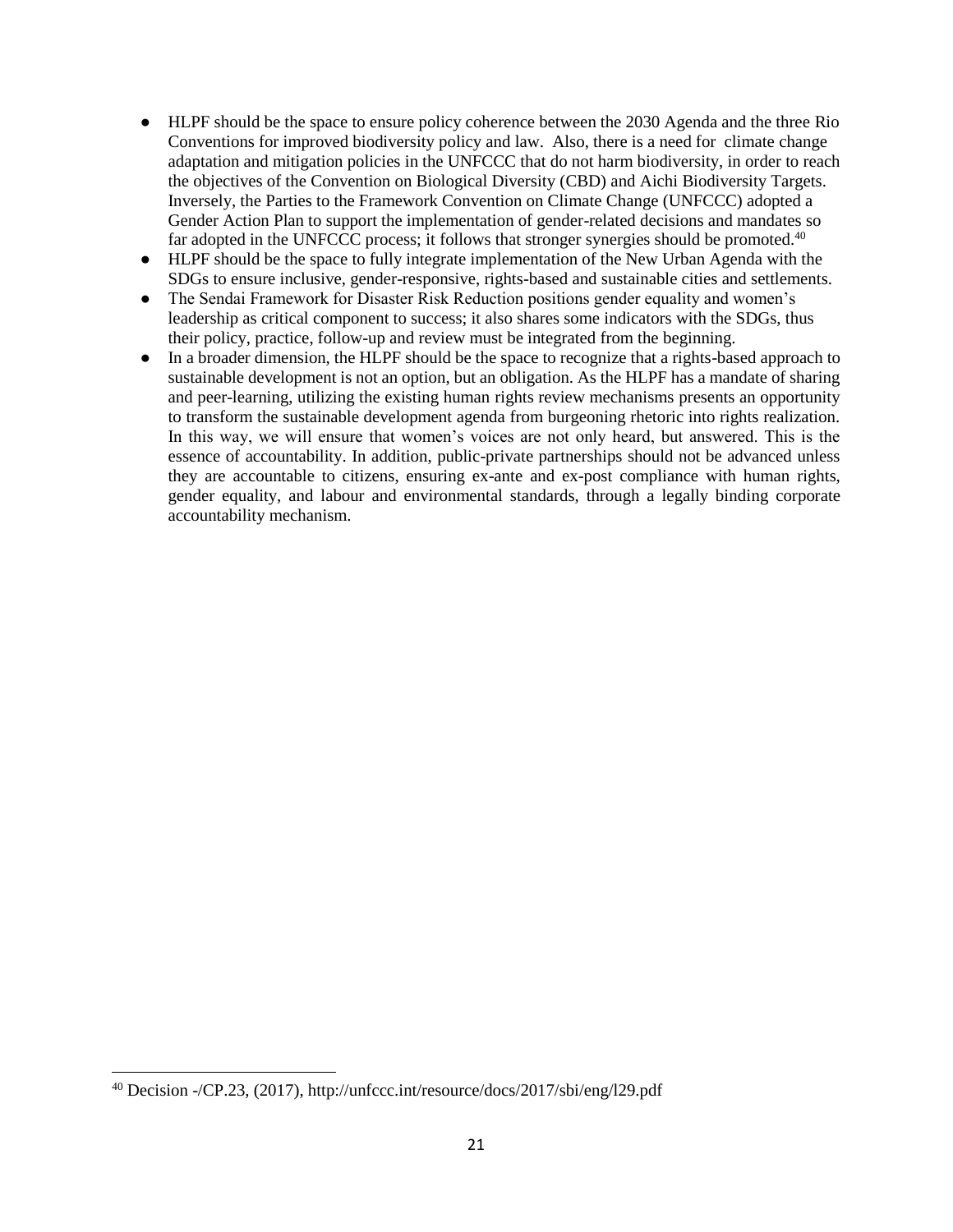## **Contributors**

Almudena Rodriguez, Associació Planificació Familiar de Catalunya i Balears Anja Pedersen, YouAct Annemiek Jenniskens, Women for Water Partnership Aubrey Chacha, Transsmart Zimbabwe Caroline Mulligan, Soroptimist International Catherine Nyambura, Femnet Celine Paramunda, Medical Mission Sisters Claire Mathonsi, African Women's Rights Collective Dana Myrtenbaum, Adv., Itach- Ma'aki- Women Lawyers for Social Justice Eleanor Blomstrom, Women's Environment and Development Organization (WEDO) Emma Bowa, International Planned Parenthood Federation Africa Region Emilia Reyes, Equidad de Genero: Ciudadania, Trabajo y Familia Erin Helfert, Plan International Fernanda Rodrigues, Consultant Gillian Bowser, Colorado State University Hanna Gunnarson, Women Engage for a Common Future Isis Alvarez, Global Forest Coalition Janet Schempf, Soroptimist International Janice Cox, World Animal Net (WAN) Jeanette Sequeira, Global Forest Coalition Jessica Bridgers, World Animal Net Katia Araujo, Landesa Lean DeLeon, Women's Major Group Lillian Sol Cueva, Espacio de Articulación de la Sociedad Civil Mexicana para el Seguimiento de la Agenda 2030 Lori Johnston, Documentation and Information Network for Indigenous Peoples' Sustainability Mabel Bianco, FEIM/ Alliance Argentina NGO Marcela Ballara, REPEM LAC Mari-Claire Price, RESURJ Meena Bilgi, WOCAN Mekwuye Margaret Olabisi, Greenspring Development Initiative Noelene Nabulivou, Diverse Voices and Action (DIVA) for Equality, Fiji Nozipho Wright, ENERGIA Omoyemen Lucia, Centre for Human rights and Climate Change Research Patricia Akakpo, NETRIGHT Patricia Bradley, Women's Missionary Society African Methodist Episcopal Church Prabha Khosla, CRIAW-ICREF Priscilla M Achakpa, Women Environmental Programme Rachel Jacobson, International Women's Health Coalition Shaila Shahid, Gender and Water Alliance Shannon Kowalski, International Women's Health Coalition (IWHC) Shanta Laxmi Shrestha, Beyond Beijing Committee (BBC) Sheila Oparaocha, ENERGIA Spogmay Ahmed, International Center for Research on Women Sunita Kotnala, Sathi All for Partnerships Titilope Akosa, Centre for 21st century Issues Yuliana Shemetovets, Women's Environment and Development Organization (WEDO) Alice Junqueira Asha Hans